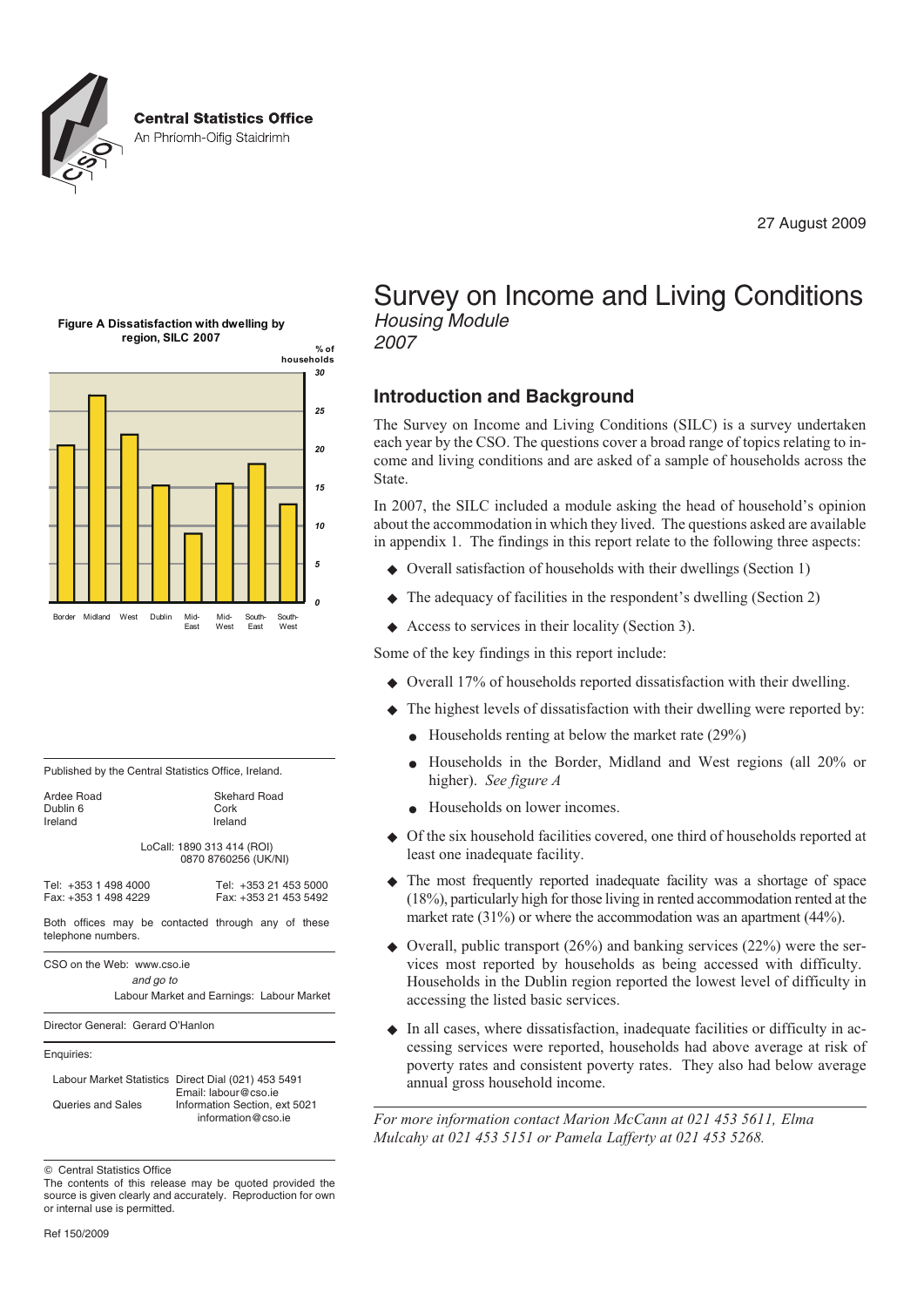# **Section 1**

# **Satisfaction with dwelling**

In each household, the head of household was asked for their opinion about their degree of satisfaction with their dwelling. The four available response categories were:

- ◆ Very dissatisfied
- ◆ Somewhat dissatisfied
- ◆ Satisfied
- ◆ Very satisfied.

For the purposes of this report the options have been grouped into satisfied (the last 2 response categories) and dissatisfied (the first 2 response categories).

#### **Satisfaction with dwelling by household characteristics**

At State level, 17% of households reported dissatisfaction with their dwelling. Logistic regression was used to identify which characteristics of the household were independently associated with the likelihood of being satisfied with the dwelling conditions. The results of the regression indicate that the significant factors associated with satisfaction levels were:

- ◆ Tenure status of the household
- ◆ Geographical location in the State (NUTS3 region)
- ◆ Principal Economic Status of the head of household
- ◆ Sex of the head of household
- ◆ Household income
- ◆ Type of dwelling.

However, a low overall level of fit was achieved by the model indicating there are significant other factors influencing the level of satisfaction of households with their dwelling that were not measured in this case.

More than a quarter of households renting their dwelling reported dissatisfaction with the dwelling (27% in the case of households renting at the market rate and 29% of households renting at below market rate or rent free). Households that were owner-occupied were less likely to be dissatisfied with their dwelling (13%). *See table 1.1.*

- ◆ Regionally, clearly higher levels of dissatisfaction were seen for households in the Border, Midland and West (BMW) regions with dissatisfaction levels of between 20% and 27%. This compares with rates of between 9% and 18% in the Southern and Eastern regions. Households in the Mid-East region reported the lowest level of dissatisfaction (9%).
- $\blacklozenge$  Households living in apartments, flats or bedsits reported the lowest levels of satisfaction at 68% compared with those living in houses of various types where the satisfaction rates were between 82% and 85%. *See figure 1a.*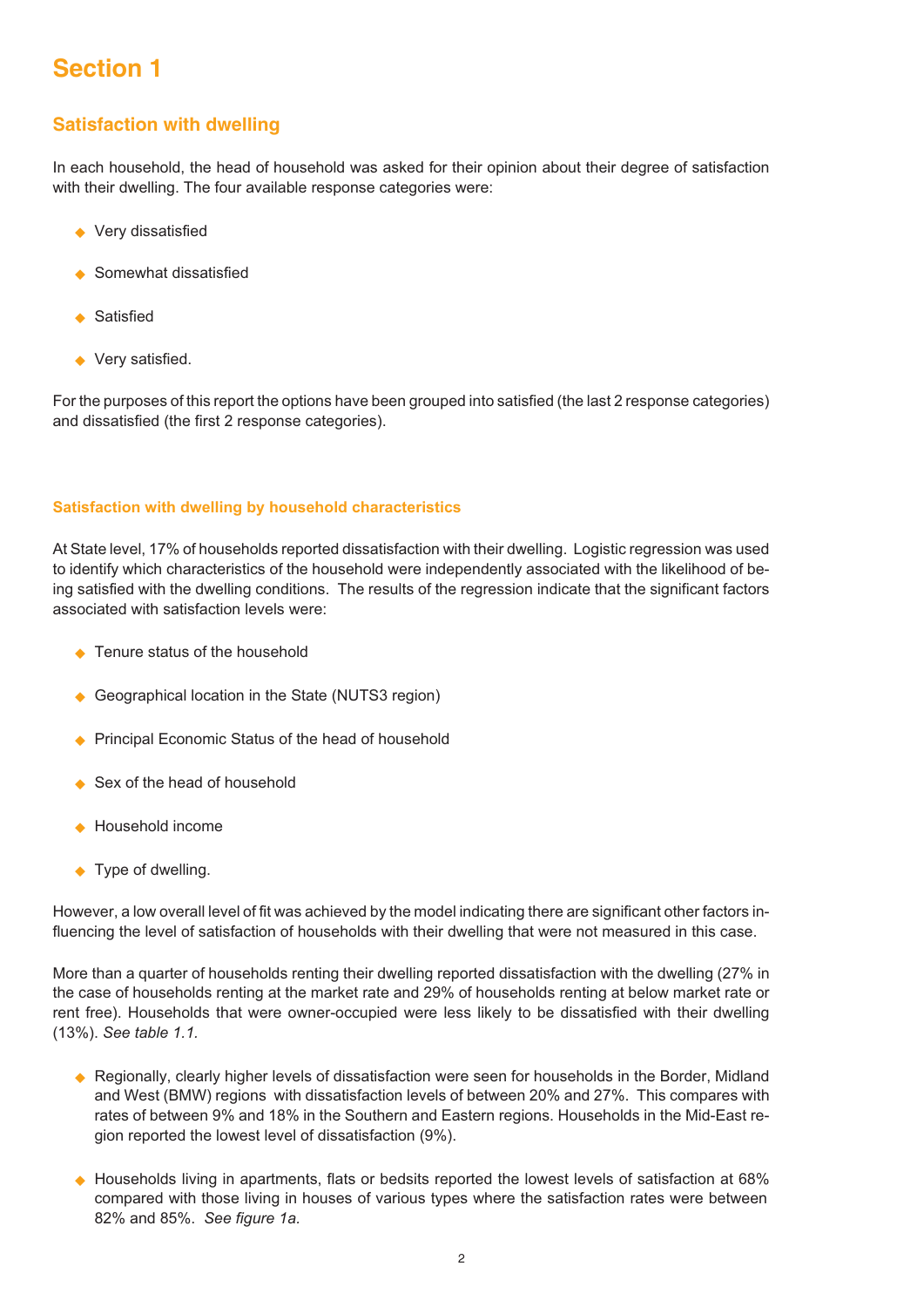**Figure 1a Satisfaction with dwelling by dwelling type, SILC**



# **Satisfaction with accommodation rates by household income and poverty level**

Households with lower weekly household income reported higher levels of dissatisfaction with their accommodation than households with higher incomes. One in five households in the lowest income quintile and 23% of households in the next lowest income bracket reported dissatisfaction with their accommodation. This fell to 15% for the third and fourth income quintiles and 10% for households in the highest quintile. *See table 1.1 and figure 1b.*

Comparing the poverty indicators and average household income for households that reported dissatisfaction with their accommodation, it can be seen that their poverty rates are consistently higher than average while those households also had a lower than average household income. *See table 1.2.*

- $\blacklozenge$  The at risk of poverty rate for households dissatisfied with their dwelling was 26% compared with a rate of 16% for satisfied households
- $\blacklozenge$  Twelve per cent of dissatisfied households were in consistent poverty compared with 4% of satisfied households.
- ◆ The average annual gross household income for households dissatisfied with their dwelling was just over €48,000 compared with €62,106 for satisfied households.



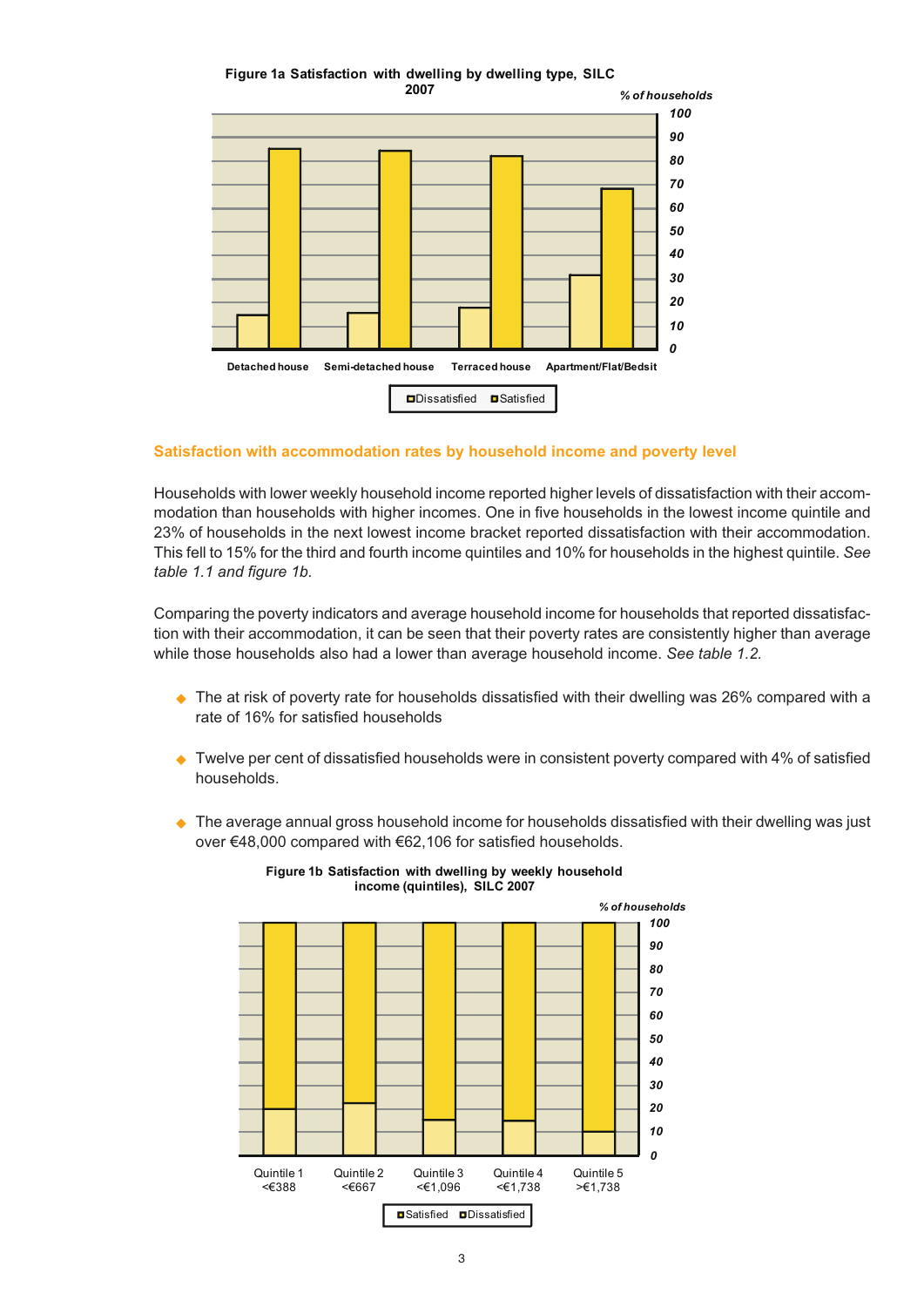## **Satisfaction with dwelling by characteristics of the head of household**

Satisfaction with the household accommodation increased with the age of the head of household (HoH). One in 5 of households where the head of household was aged 25-34 were dissatisfied with their dwelling decreasing to 16% where the head of household was aged 45-54 and 13% where the head of household was aged 55 or over. *See table 1.3.*

- Analysis by the Principal Economic Status of the head of household, indicated that households where the head of household was not at work due to illness or disability or where they were a student, reported having the highest levels of dissatisfaction with their dwelling with rates of 33% or more. *See figure 1c.*
- $\blacklozenge$ Households where the head of household was retired had the highest satisfaction rate at 88%.



**Figure 1c Satisfaction with dwelling by principal economic status of the head of household, SILC 2007**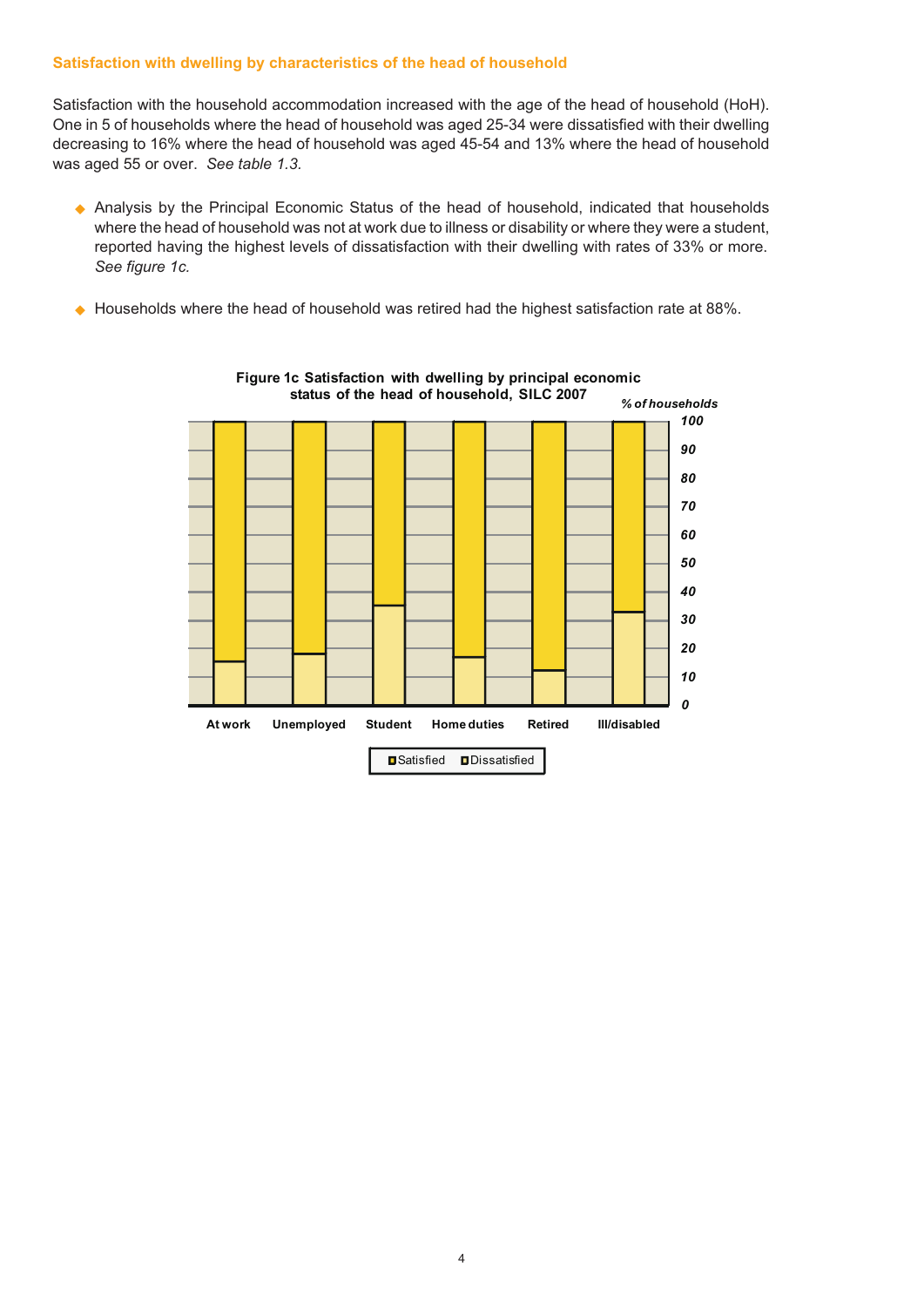# **Table 1.1 Satisfaction with dwelling by household characteristics, 2007**

|                                                                                                                                                                                                                          | <b>Dissatisfied</b>        | <b>Satisfied</b>           | <b>Unweighted</b><br>sample               |
|--------------------------------------------------------------------------------------------------------------------------------------------------------------------------------------------------------------------------|----------------------------|----------------------------|-------------------------------------------|
|                                                                                                                                                                                                                          | % of households            | % of households            | Number<br>of households                   |
| <b>State</b>                                                                                                                                                                                                             | 17                         | 83                         | 5,608                                     |
| <b>Urban Rural</b><br>Urban<br>Rural                                                                                                                                                                                     | 16<br>17                   | 84<br>83                   | 3,427<br>2,181                            |
| Region<br>Border<br>Midland<br>West<br>Dublin<br>Mid-East                                                                                                                                                                | 20<br>27<br>22<br>15<br>9  | 80<br>73<br>78<br>85<br>91 | 598<br>334<br>520<br>1,409<br>503         |
| Mid-West<br>South-East<br>South-West                                                                                                                                                                                     | 15<br>18<br>13             | 85<br>82<br>87             | 561<br>672<br>1,011                       |
| Dwelling type <sup>1</sup><br>Detached house<br>Semi-detached house<br>Terraced house<br>Apartment/Flat/Bedsit                                                                                                           | 15<br>15<br>18<br>32       | 85<br>85<br>82<br>68       | 2,466<br>1,620<br>1,317<br>184            |
| <b>Tenure Status</b><br>Owner-occupied<br>Rented at market rate<br>Rented below market rate/local authority/rent free                                                                                                    | 13<br>27<br>29             | 87<br>73<br>71             | 4,586<br>344<br>678                       |
| <b>Household Composition</b><br>1 adult aged 65+, no children under 18<br>1 adult aged <65, no children under 18<br>2 adults, at least 1 aged 65+, no children under 18<br>2 adults, both aged <65, no children under 18 | 15<br>17<br>12<br>17       | 85<br>83<br>88<br>83       | 1,058<br>724<br>901<br>720                |
| 3+ adults, no children under 18<br>1 adult, 1+ children under 18<br>2 adults, 1-3 children under 18<br>Other households with children under 18                                                                           | 13<br>30<br>16<br>18       | 87<br>70<br>84<br>82       | 598<br>252<br>918<br>437                  |
| Number of persons at work<br>No persons at work<br>One person at work<br>Two persons at work<br>Three or more persons at work                                                                                            | 19<br>17<br>14<br>14       | 81<br>83<br>86<br>86       | 2,414<br>1,660<br>1,242<br>292            |
| Household weekly income<br>Quintile 1 (< $€388$ )<br>Quintile 2 $(<6667)$<br>Quintile 3 (< €1,096)<br>Quintile 4 (< €1,738)<br>Quintile 5 (> €1,738)                                                                     | 20<br>23<br>15<br>15<br>10 | 80<br>77<br>85<br>85<br>90 | 1,128<br>1,123<br>1,118<br>1,123<br>1,115 |

<sup>1</sup> The number of households in the unweighted sample does not equal the State total in all classifications due to the omission of cells containing very small numbers.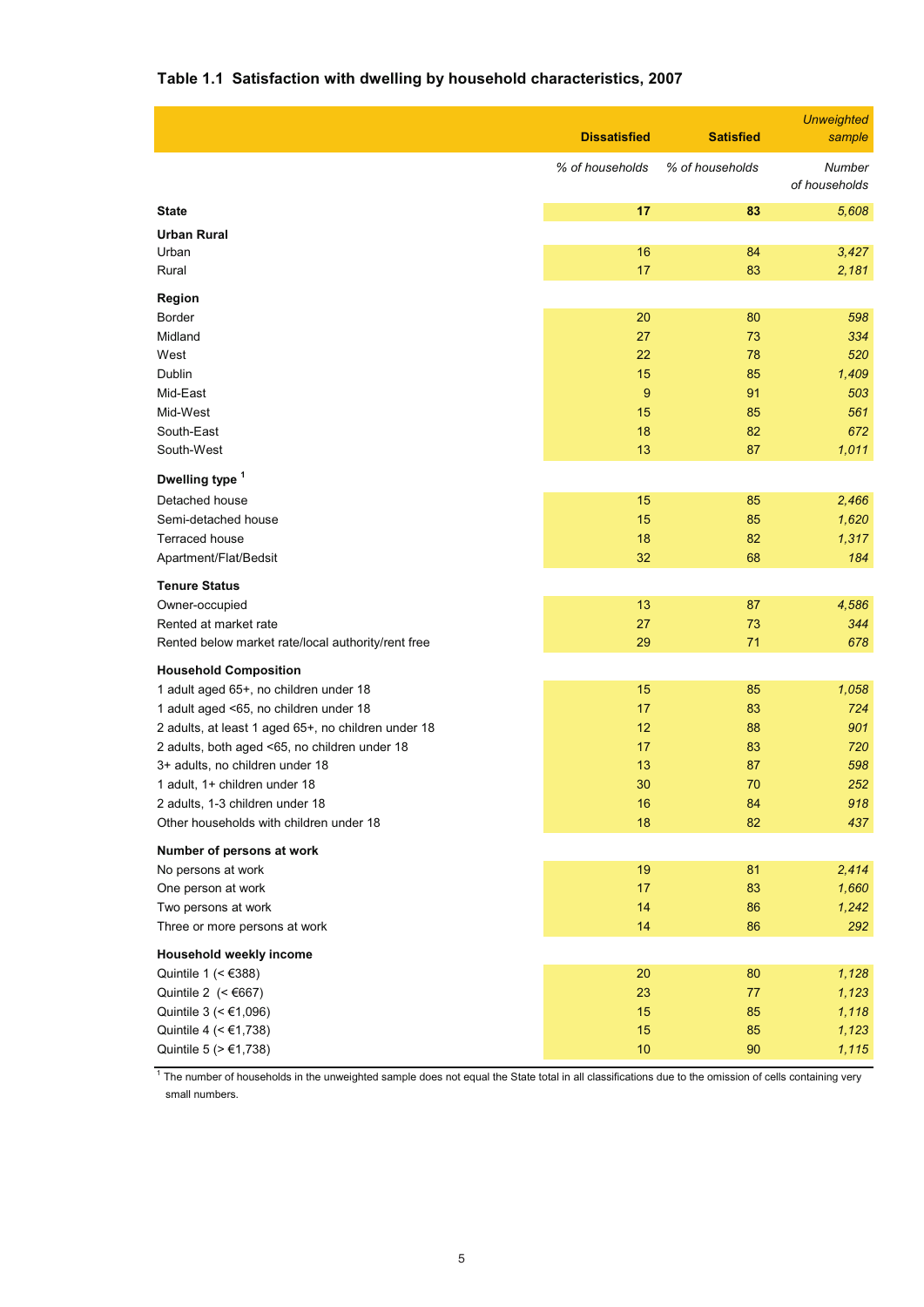# **Table 1.2 Poverty rates and average annual gross household income by satisfaction with accommodation, 2007**

|                                                       | Household at risk of<br>poverty rate | <b>Household</b><br>consistent poverty<br>rate | <b>Average annual</b><br>gross household<br>income |
|-------------------------------------------------------|--------------------------------------|------------------------------------------------|----------------------------------------------------|
|                                                       | % of households                      | % of households                                | €                                                  |
| <b>State</b>                                          | 18                                   | 5                                              | 59,820                                             |
| Dissatisfied with dwelling<br>Satisfied with dwelling | 26<br>16                             | 12<br>4                                        | 48,257<br>62,106                                   |

# **Table 1.3 Satisfaction with dwelling by characteristics of the head of household (HoH), 2007**

|                                              | <b>Dissatisfied</b> | <b>Satisfied</b> | <b>Unweighted</b><br>sample |
|----------------------------------------------|---------------------|------------------|-----------------------------|
|                                              | % of households     | % of households  | Number<br>of households     |
| <b>State</b>                                 | 17                  | 83               | 5,608                       |
| Sex (HoH)                                    |                     |                  |                             |
| Male                                         | 15                  | 85               | 3,166                       |
| Female                                       | 19                  | 81               | 2,442                       |
| Age (HoH)                                    |                     |                  |                             |
| 18-24                                        | 30                  | 70               | 72                          |
| 25-34                                        | 21                  | 79               | 362                         |
| 35-44                                        | 19                  | 81               | 862                         |
| 45-54                                        | 16                  | 84               | 1,096                       |
| 55-64                                        | 13                  | 87               | 1,086                       |
| $65+$                                        | 13                  | 87               | 2,130                       |
| Principal Economic Status (HoH) <sup>1</sup> |                     |                  |                             |
| At work                                      | 15                  | 85               | 2,545                       |
| Unemployed                                   | 18                  | 82               | 162                         |
| Student                                      | 35                  | 65               | 50                          |
| Home duties                                  | 17                  | 83               | 1,178                       |
| Retired                                      | 12                  | 88               | 1,321                       |
| Not at work due to illness or disability     | 33                  | 67               | 322                         |

 $1$  The number of households in the unweighted sample does not equal the State total in all classifications due to the omission of cells containing very small numbers.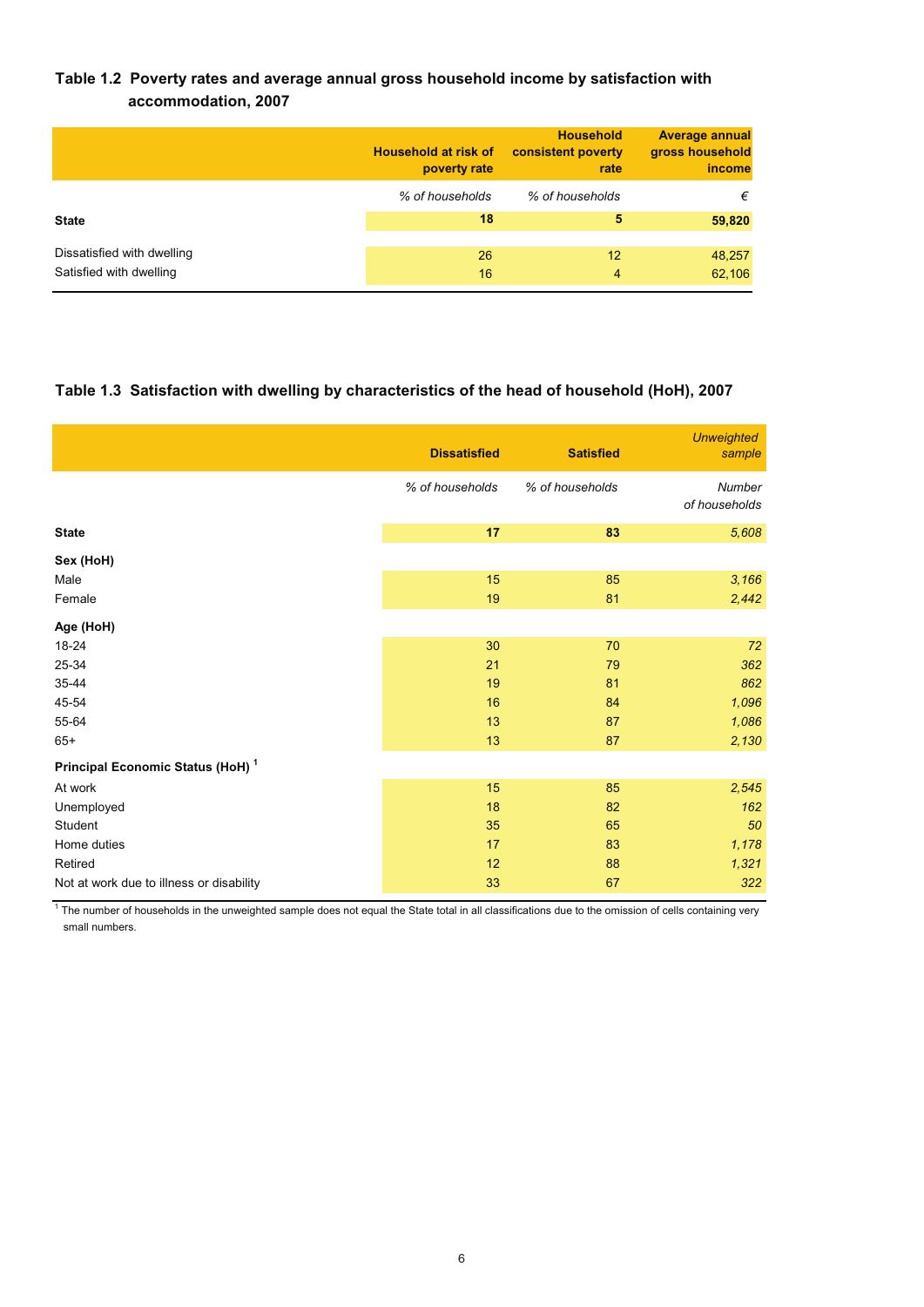# **Section 2**

# **Dwelling installations and facilities**

Respondents were asked for their opinion on the adequacy of basic installations and facilities in their dwelling. These questions were answered by the head of household and the answers were based on the respondent's opinion about their adequacy. The facilities included:

- ◆ Adequate space in their dwelling
- ◆ Adequate electrical installations
- ◆ Adequate plumbing installations
- ◆ Adequate heating equipment
- ◆ Ability to keep the dwelling comfortably warm in winter (if no, the respondent was asked if this was due to affordability or other reasons)
- ◆ Dwelling being comfortably cool in summer.

The majority of people (67%) reported that all six of the facilities were adequate in their dwelling, while 30% reported having 1 or 2 inadequate facilities in their dwelling and only 3% reported 3 or more inadequate facilities. *See table 2.1.*

# **Table 2.1 Percentage of households reporting inadequate facilities, 2007**

| <b>Number of inadequate facilities</b>   |         |
|------------------------------------------|---------|
|                                          | %       |
| None                                     | 67      |
| 1 or 2<br>$3+$                           | 30<br>3 |
| Unweighted sample (number of households) | 5,608   |

#### **Analysis by different facilities**

The most frequently reported inadequate facility was a shortage of space which was reported by 18% of all households. All other inadequate facilities were reported at rates of below 10% with the least reported being a lack of heating equipment at 2%. *See table 2.2 and figure 2a.*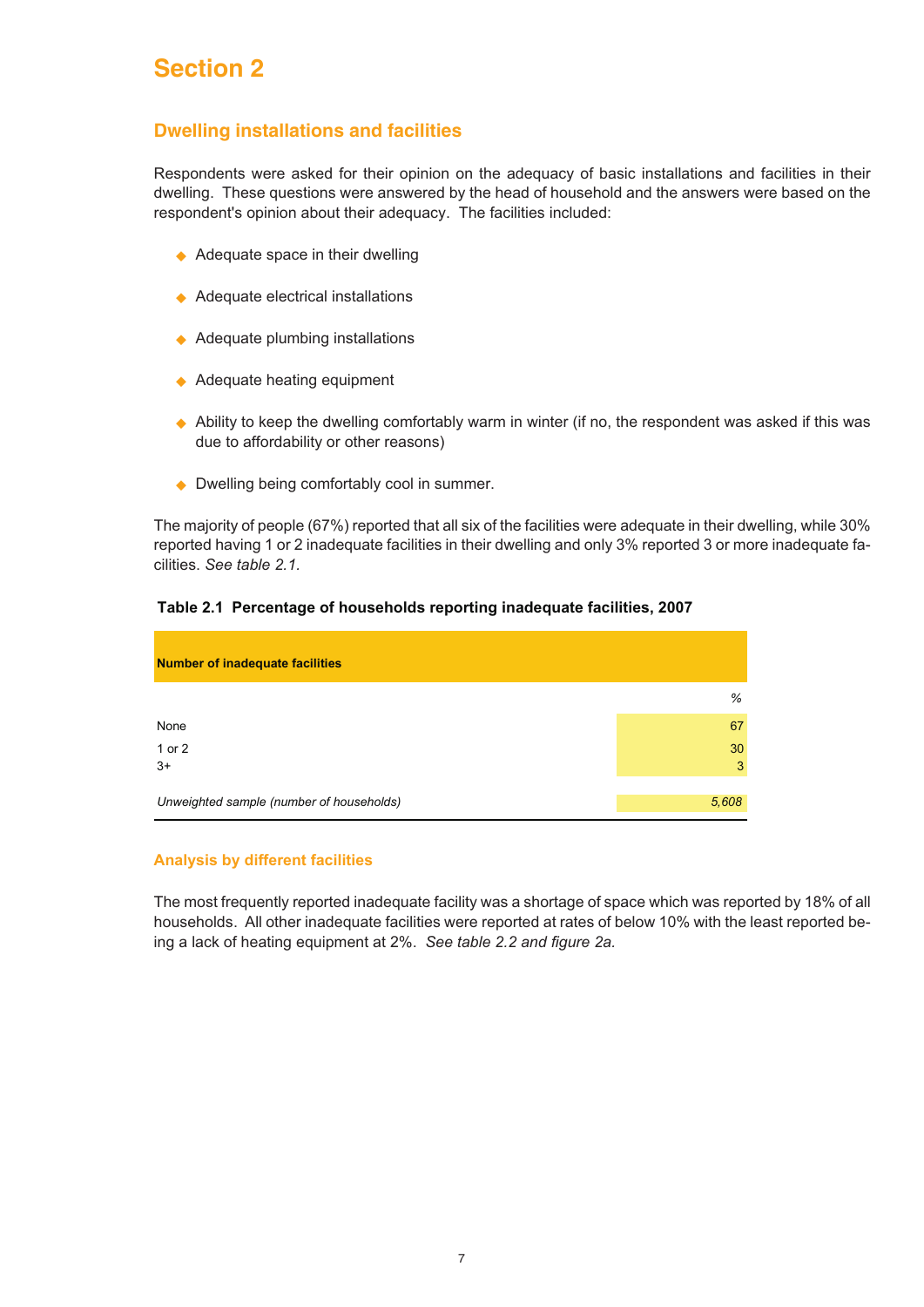#### **Figure 2a Inadequate facilities in the dwelling by type of facility, SILC 2007**



# **Shortage of space**

Regression showed that the following factors were associated with the likelihood of a household reporting a shortage of space:

- ◆ Household composition
- ◆ Dwelling type
- ◆ Tenure status of the house
- $\bullet$ Geographical location in the State (NUTS3 region)
- $\blacklozenge$ Principal Economic Status of head of household
- ◆ Age of head of household.

Households living in apartments/flats/bedsits were the households most likely to report a shortage of space (44%). This compares with 21% of those living in terraced houses, 19% of those in semi-detached houses and 13% of those living in detached houses. *See table 2.2 and figure 2b.*

- ◆ Households living in rented accommodation, rented at the market rate, reported higher levels of shortage of space in their accommodation at 31%, compared with 22% of households renting at below the market rate and 16% of owner-occupied households.
- ◆ A breakdown by household composition showed that households with children were more likely to report a shortage of space than households without children, particularly lone parent households (25%) and other households with children (30%).
- ◆ Households living in the Dublin and Mid-West regions of the country reported a shortage of space more frequently than households in other regions (21% and 22% respectively compared with 12% of households in the South-West region).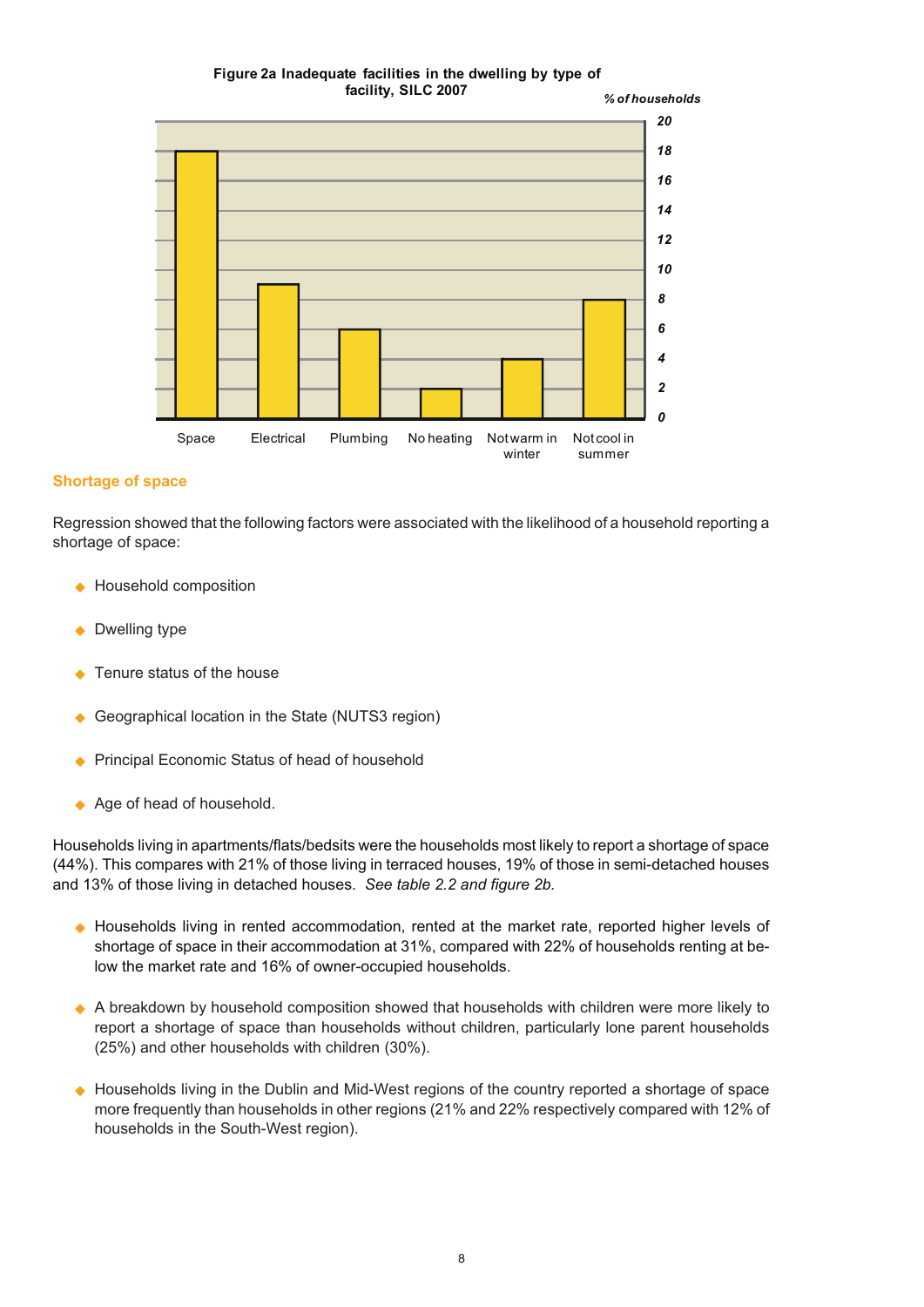#### **Figure 2b Shortage of space in the dwelling by dwelling type, SILC 2007**



Unlike the other facilities covered, there was little variation in the households' satisfaction with the space available by household income. Eighteen percent of households with the highest gross annual income reported dissatisfaction with the space available, similar to the level of 17% of households in the three lowest income quintiles. Indeed, overall average household income for households reporting a shortage of space was similar to those who did not report a shortage of space (€59,361 compared with €59,921). *See table 2.2 and 2.3.*

Households with a head of household aged 65 and over were least likely to report a shortage of space (9% compared with a rate of 18% nationally). *See table 2.4.*

# **Other inadequate facilities by household characteristics**

Other than shortage of space less than ten percent of households reported any of the other 5 facilities being inadequate in their dwelling.

As with shortage of space significant differences could be seen by the tenure status of the household. Specifically households renting at below the market rate/local authority/rent free reported the highest dissatisfaction rate for four of the five facilities while those in owner-occupied dwellings reported the lowest levels of inadequate facilities for four of the five. *See table 2.2 and figure 2c.*

- $\bullet$  Inadequate electrical installation  $-$  19% of households rented at below the market rate or rent free versus 7% for owner-occupied
- $\bullet$  Inadequate plumbing 13% versus 5%
- $\blacklozenge$  Inability to keep the dwelling comfortably warm in winter 14% versus 2%
- $\blacklozenge$  Not comfortably cool in summer 12% versus 7%.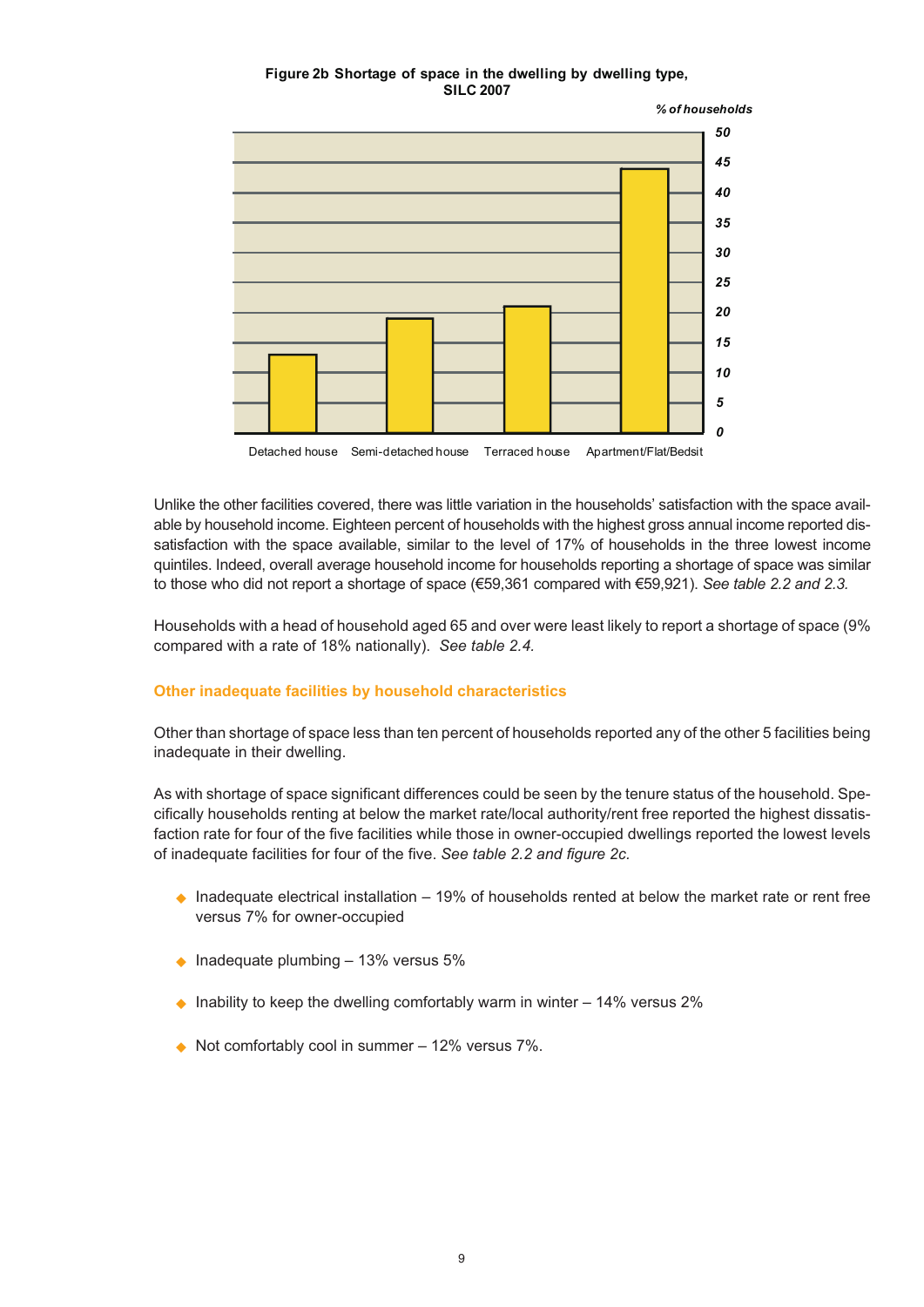#### **Figure 2c Indadequate facilities in the dwelling by facility and tenure status, SILC 2007**



Lone parent households reported the highest level of inadequacy across four of the six facilities surveyed. Almost 1 in 7 of lone parent households (13%) reported being unable to keep their dwelling comfortably warm in winter compared with 3% of households consisting of 2 adults with 1-3 children. Lone parent households also reported higher than average levels of inadequate plumbing and electrical installations. *See table 2.2*.

Households in the two lowest income quintiles reported higher levels of inadequate electrical installation, plumbing installation and inability to maintain the dwelling comfortably warm in winter. *See table 2.2.*

# **Income and poverty rates for households with inadequate facilities**

Comparing the national poverty rates with the average household income for households that reported inadequate facilities in their dwelling, it can be seen that their average annual income was lower and their poverty rates were higher. *See table 2.3.*

This is most evident for households declaring that they are not comfortably warm in winter, with an at risk of poverty rate of 47% compared with 18% nationally and a consistent poverty rate of 38% compared with 5% nationally.

Households without heating installed or who were not able to keep the dwelling comfortably warm in winter had significantly lower average household income at €26,574 and €28,208 respectively compared with a State average of €59,820. The difference is not as large for households reporting any of the other inadequate facilities in their dwelling. This implies that these facilities are a particularly strong indicator of income level of the household, indeed no households in the highest income quintile reported these facilities as inadequate. *See table 2.3 and figure 2d.*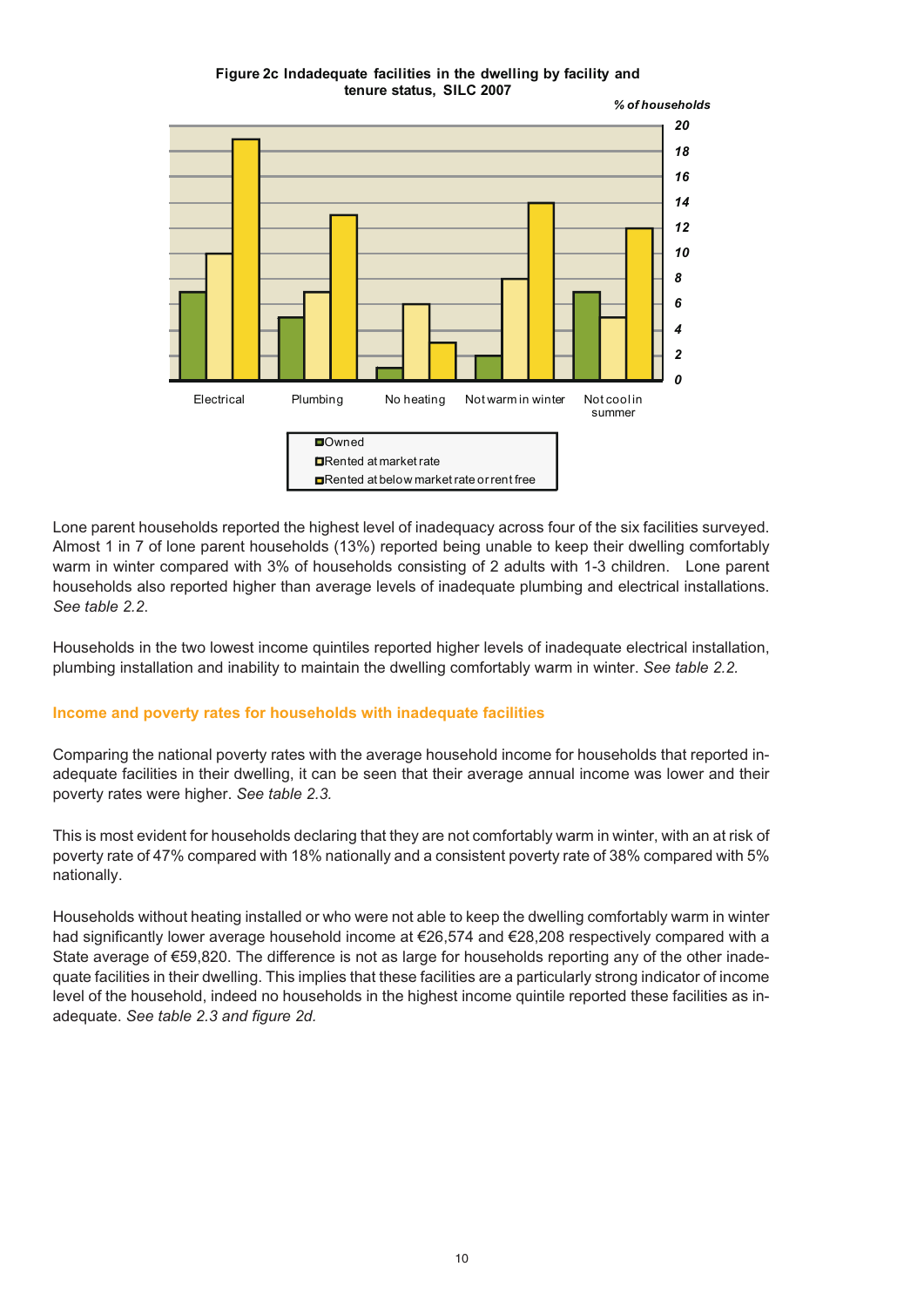

# **Inadequate facilities by characteristics of head of household**

Examining the Principal Economic Status of the head of household, those most likely to be unable to keep their dwelling comfortably warm in winter (either because they could not afford to or for other reasons), were those living in households where the Principal Economic Status of the head of household was:

- ◆ Unemployed (18%)
- $\blacklozenge$  Student (11%)
- ◆ Not working due to illness or disability (10%).

Lower proportions of households with older heads of household generally reported inadequate facilities. In the case of not keeping the dwelling comfortably warm in winter only 4% or less of households where the head of household was aged 35 or over reported this as inadequate compared with 14% of households where the head of household was aged 18 to 24. *See table 2.4.*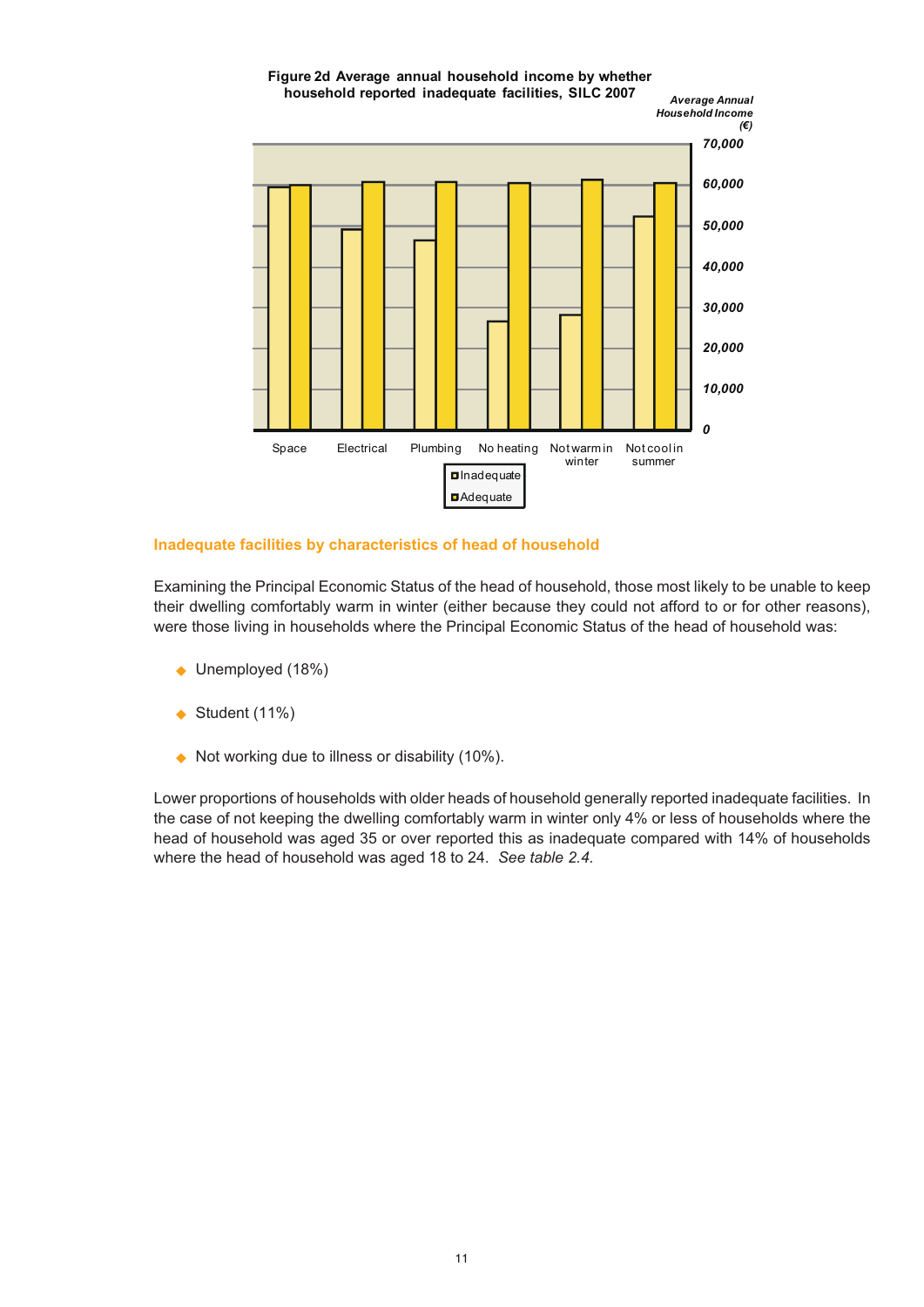# **Table 2.2 Inadequate housing facilities reported by households, by type of facility and household characteristics, 2007**

|                                                  | <b>Has</b><br>shortage<br>of space | Inadequate<br>electrical<br>installation | Inadequate<br>plumbing<br>installation | <b>Not</b><br>equipped<br>with<br>heating | <b>Not</b><br>comfortably<br>warm in<br>winter | <b>Not</b><br>comfortably<br>cool in<br>summer | <b>Unweighted</b><br>sample |
|--------------------------------------------------|------------------------------------|------------------------------------------|----------------------------------------|-------------------------------------------|------------------------------------------------|------------------------------------------------|-----------------------------|
|                                                  | $\%$                               | $\%$                                     | $\%$                                   | $\%$                                      | $\%$                                           | %                                              | Number of<br>households     |
| <b>State</b>                                     | 18                                 | 9                                        | 6                                      | $\overline{2}$                            | $\overline{\mathbf{4}}$                        | 8                                              | 5,608                       |
| <b>Urban Rural</b>                               |                                    |                                          |                                        |                                           |                                                |                                                |                             |
| Urban                                            | 20                                 | 9                                        | 6                                      | $\overline{2}$                            | 5                                              | 8                                              | 3,427                       |
| Rural                                            | 14                                 | 8                                        | 6                                      | $\mathbf{1}$                              | 3                                              | $\overline{7}$                                 | 2,181                       |
| Region                                           |                                    |                                          |                                        |                                           |                                                |                                                |                             |
| <b>Border</b>                                    | 19                                 | 10                                       | 8                                      | $\overline{2}$                            | $\boldsymbol{6}$                               | 8                                              | 598                         |
| Midland                                          | 19                                 | 9                                        | $\overline{7}$                         | $\mathbf{1}$                              | $\overline{c}$                                 | 8                                              | 334                         |
| West                                             | 14                                 | 9                                        | $\overline{7}$                         | 3                                         | $\overline{\mathbf{4}}$                        | 3                                              | 520                         |
| Dublin                                           | 21                                 | 9                                        | 5                                      | $\overline{2}$                            | 3                                              | 8                                              | 1,409                       |
| Mid-East<br>Mid-West                             | 15                                 | 5                                        | 4                                      | 0                                         | $\mathbf{1}$                                   | 6                                              | 503                         |
| South-East                                       | 22<br>19                           | 8<br>8                                   | 5<br>5                                 | $\overline{2}$                            | 3<br>5                                         | 8                                              | 561<br>672                  |
| South-West                                       | 12 <sup>2</sup>                    | $6\phantom{1}$                           | 5                                      | 3<br>4                                    | 4                                              | 13<br>4                                        | 1,011                       |
|                                                  |                                    |                                          |                                        |                                           |                                                |                                                |                             |
| Dwelling type <sup>1</sup>                       |                                    |                                          |                                        |                                           |                                                |                                                |                             |
| Detached house<br>Semi-detached house            | 13<br>19                           | $\overline{7}$<br>9                      | $\overline{7}$<br>$\overline{4}$       | $\mathbf{1}$<br>$\mathbf{1}$              | $\overline{2}$<br>$\sqrt{3}$                   | 6<br>$\overline{7}$                            | 2,466<br>1,620              |
| <b>Terraced house</b>                            | 21                                 | 11                                       | 5                                      | $\overline{2}$                            | $\overline{7}$                                 | 11                                             | 1,317                       |
| Apartment/Flat/Bedsit                            | 44                                 | 12                                       | 12                                     | 11                                        | 9                                              | 10                                             | 184                         |
| <b>Tenure Status</b>                             |                                    |                                          |                                        |                                           |                                                |                                                |                             |
| Owned-occupied                                   | 16                                 | $\overline{7}$                           | 5                                      | $\mathbf{1}$                              | $\overline{2}$                                 | $\overline{7}$                                 | 4,586                       |
| Rented at market rate                            | 31                                 | 10                                       | $\overline{7}$                         | $6\phantom{1}6$                           | 8                                              | 5                                              | 344                         |
| Rented below market rate/                        |                                    |                                          |                                        |                                           |                                                |                                                |                             |
| local authority/rent free                        | 22                                 | 19                                       | 13                                     | 3                                         | 14                                             | 12                                             | 678                         |
| <b>Household Composition</b>                     |                                    |                                          |                                        |                                           |                                                |                                                |                             |
| 1 adult aged 65+, no children                    |                                    |                                          |                                        |                                           |                                                |                                                |                             |
| under 18                                         | 9                                  | 9                                        | $\overline{7}$                         | $\overline{4}$                            | $\overline{4}$                                 | 6                                              | 1,058                       |
| 1 adult aged <65,no children                     |                                    |                                          |                                        |                                           |                                                |                                                |                             |
| under 18                                         | 17                                 | 9                                        | 8                                      | 5                                         | 8                                              | 8                                              | 724                         |
| 2 adults, at least 1 aged 65+, no                |                                    |                                          |                                        |                                           |                                                |                                                |                             |
| children under 18                                | $\overline{7}$                     | $\overline{7}$                           | 5                                      | $\overline{2}$                            | $\overline{2}$                                 | 8                                              | 901                         |
| 2 adults, both aged <65, no<br>children under 18 |                                    |                                          |                                        |                                           |                                                |                                                |                             |
| 3+ adults, no children under 18                  | 16                                 | $\overline{7}$                           | 3                                      | 1                                         | $\overline{4}$                                 | 8                                              | 720                         |
| 1 adult, 1+ children under 18                    | 18                                 | $\overline{9}$                           | 3                                      | 1                                         | $\overline{2}$                                 | 5                                              | 598                         |
| 2 adults, 1-3 children under 18                  | 25                                 | 19                                       | 10                                     | 2                                         | 13                                             | 11                                             | 252                         |
| Other households with children                   | 21                                 | 8                                        | 6                                      | $\mathbf{0}$                              | 3                                              | 8                                              | 918                         |
| under 18                                         | 30                                 | 11                                       | 9                                      | $\pmb{0}$                                 | $\sqrt{3}$                                     | $\boldsymbol{9}$                               | 437                         |
| Number of persons at work                        |                                    |                                          |                                        |                                           |                                                |                                                |                             |
| No persons at work                               | 16                                 | 11                                       | 9                                      | 3                                         | $\overline{7}$                                 | 8                                              | 2,414                       |
| One person at work                               | 18                                 | 9                                        | 6                                      | 2                                         | 5                                              | 8                                              | 1,660                       |
| Two persons at work                              | 20                                 | $\overline{7}$                           | 3                                      | 0                                         | 1                                              | 7                                              | 1,242                       |
| Three or more persons at work                    | 20                                 | $\overline{7}$                           | $\overline{4}$                         | 0                                         | $\mathbf{0}$                                   | $\overline{7}$                                 | 292                         |
| Household weekly income                          |                                    |                                          |                                        |                                           |                                                |                                                |                             |
| Quintile 1 (< $€388$ )                           | 17                                 | 10                                       | 10                                     | 5                                         | 9                                              | 9                                              | 1,128                       |
| Quintile 2 $(<6667)$                             | 17                                 | 13                                       | $\overline{7}$                         | $\overline{\mathbf{c}}$                   | 6                                              | 7                                              | 1,123                       |
| Quintile 3 (< €1,096)                            | 17                                 | $\overline{7}$                           | 3                                      | 1                                         | 4                                              | 8                                              | 1,118                       |
| Quintile 4 (< €1,738)                            | 21                                 | 9                                        | 5                                      | $\mathbf{1}$                              | 1                                              | 6                                              | 1,123                       |
| Quintile 5 (> €1,738)                            | 18                                 | 6                                        | 4                                      | 0                                         | $\mathbf 0$                                    | $\overline{7}$                                 | 1,115                       |

 $1$  The number of households in the unweighted sample does not equal the State total in all classifications due to the omission of cells containing very small numbers.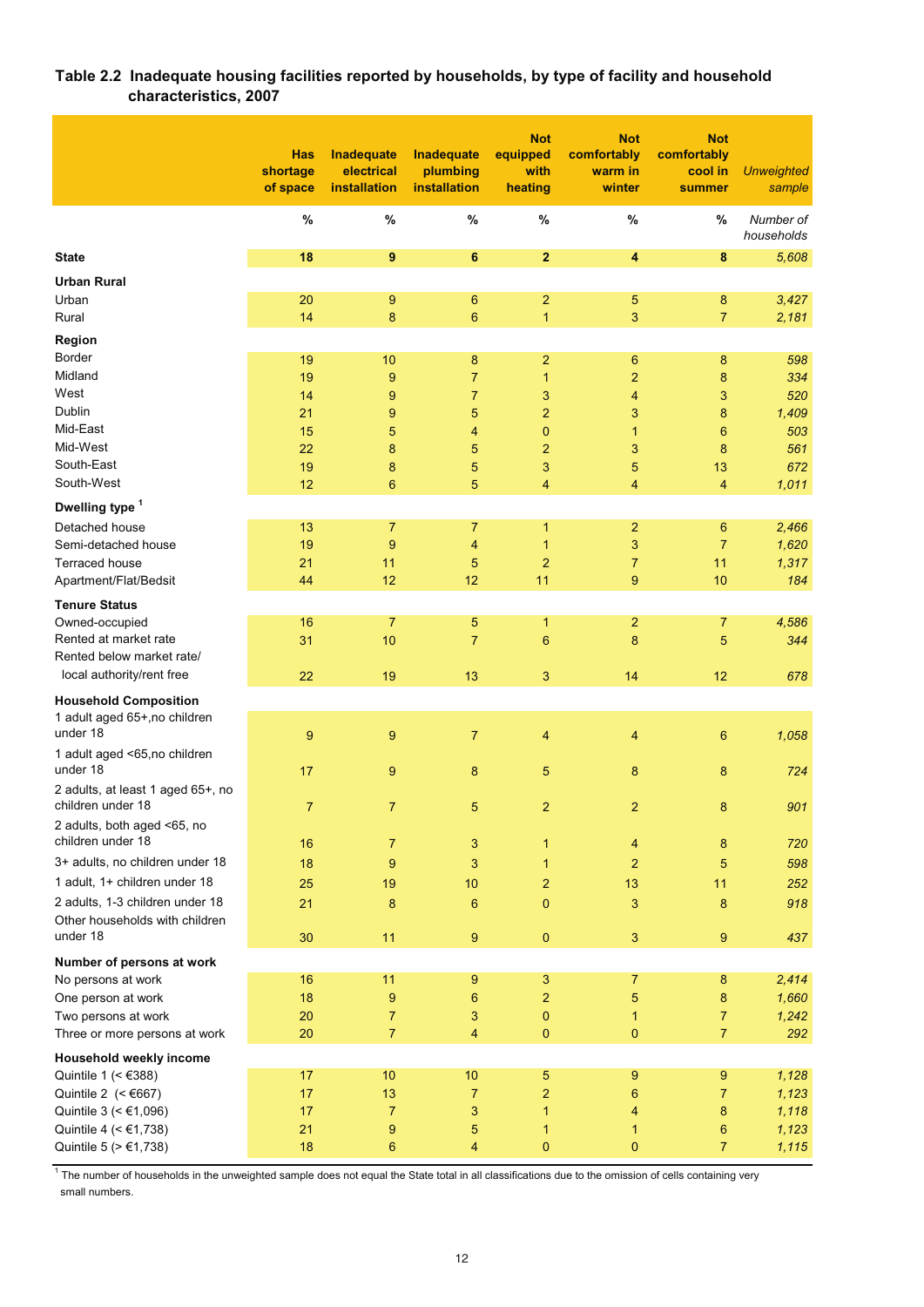# **Table 2.3 Poverty rates and average annual income for households by whether the household reported inadequate facilities or not, 2007**

| <b>Housing facilities</b>      | of poverty rate | <b>Household</b><br>Household at risk consistent poverty<br>rate | <b>Average annual</b><br>gross household<br>income |
|--------------------------------|-----------------|------------------------------------------------------------------|----------------------------------------------------|
|                                | % of households | % of households                                                  | €                                                  |
| <b>State</b>                   | 18              | 5                                                                | 59,820                                             |
| Has shortage of space          | 22              | 9                                                                | 59,361                                             |
| No shortage of space           | 17              | 4                                                                | 59,921                                             |
| Inadequate electrical          | 24              | 12                                                               | 49,175                                             |
| Adequate electrical            | 17              | 4                                                                | 60,858                                             |
| Inadequate plumbing            | 33              | 16                                                               | 46,482                                             |
| Adequate plumbing              | 17              | 4                                                                | 60,745                                             |
| No heating installed           | 28              | 11                                                               | 26,574                                             |
| Heating installed              | 18              | 5                                                                | 60,404                                             |
| Not comfortably warm in winter | 47              | 38                                                               | 28,208                                             |
| Comfortably warm in winter     | 17              | 4                                                                | 61,158                                             |
| Not comfortably cool in summer | 22              | 10                                                               | 52,337                                             |
| Comfortably cool in summer     | 17              | 4                                                                | 60,434                                             |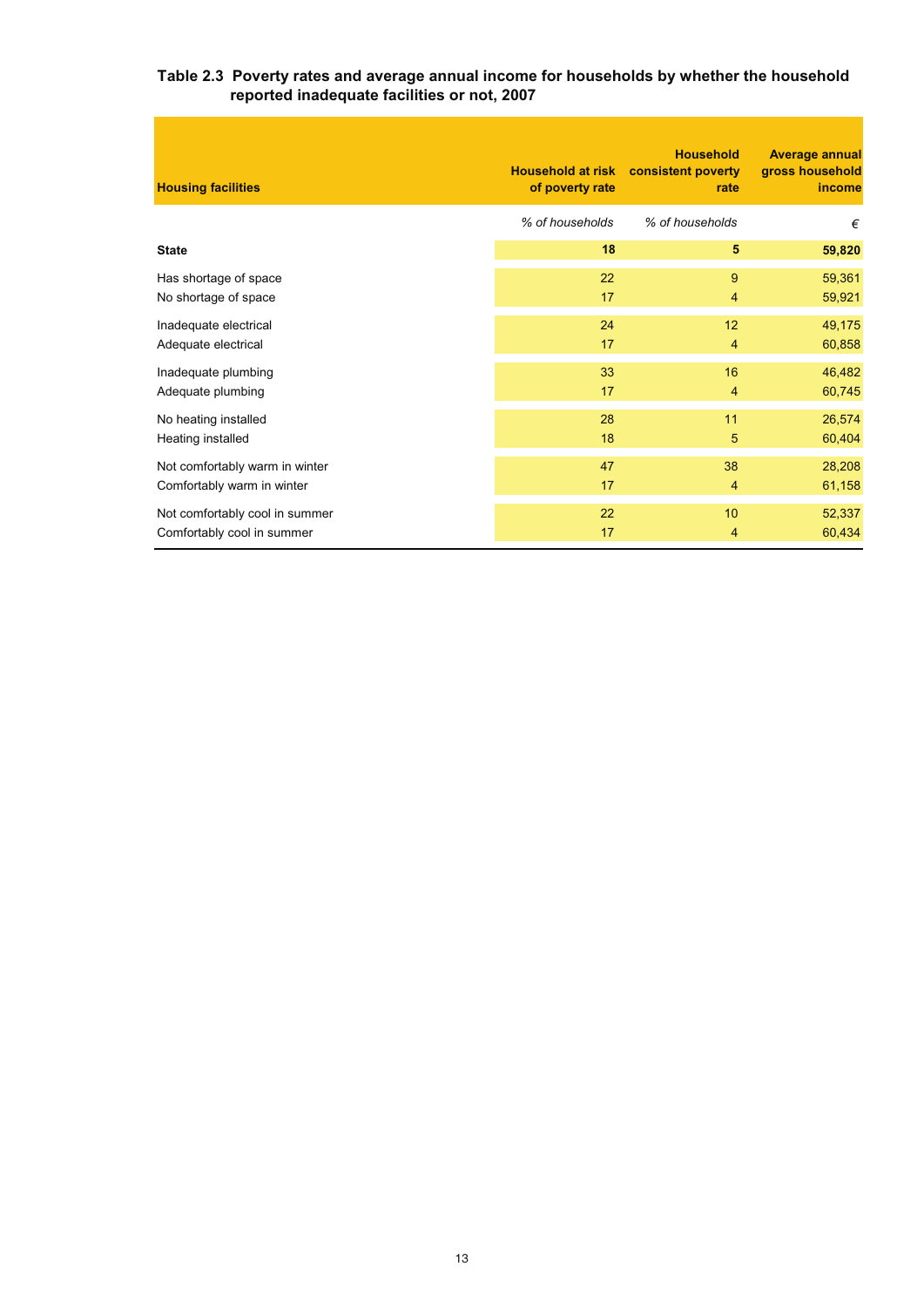|                                                      | <b>Has</b><br>shortage<br>of space | Inadequate<br>electrical<br>installation | <b>Inadequate</b><br>plumbing<br>installation | <b>Not</b><br>equipped<br>with<br>heating | <b>Not</b><br>comfortably<br>warm in<br>winter | <b>Not</b><br>comfortably<br>cool in<br>summer | <b>Unweighted</b><br>sample |
|------------------------------------------------------|------------------------------------|------------------------------------------|-----------------------------------------------|-------------------------------------------|------------------------------------------------|------------------------------------------------|-----------------------------|
|                                                      | %                                  | $\%$                                     | %                                             | %                                         | $\%$                                           | %                                              | Number of<br>households     |
| <b>State</b>                                         | 18                                 | $\boldsymbol{9}$                         | $6\phantom{a}$                                | $\overline{2}$                            | $\overline{\mathbf{4}}$                        | $\pmb{8}$                                      | 5,608                       |
| Sex (HoH)                                            |                                    |                                          |                                               |                                           |                                                |                                                |                             |
| Male                                                 | 18                                 | 8                                        | $\boldsymbol{6}$                              | $\overline{2}$                            | 4                                              | $\overline{7}$                                 | 3,166                       |
| Female                                               | 18                                 | 10                                       | $\boldsymbol{6}$                              | $\overline{2}$                            | $\overline{\mathbf{4}}$                        | 8                                              | 2,442                       |
| Age (HoH)                                            |                                    |                                          |                                               |                                           |                                                |                                                |                             |
| 18-24                                                | 21                                 | 17                                       | 11                                            | $\overline{2}$                            | 14                                             | 5                                              | 72                          |
| 25-34                                                | 26                                 | 10                                       | $\sqrt{5}$                                    | $\mathbf{3}$                              | $6\phantom{1}6$                                | 8                                              | 362                         |
| 35-44                                                | 24                                 | 10                                       | 8                                             | $\mathbf{1}$                              | 4                                              | 9                                              | 862                         |
| 45-54                                                | 18                                 | 10                                       | $6\phantom{1}6$                               | $\mathbf{1}$                              | 4                                              | 6                                              | 1,096                       |
| 55-64                                                | 17                                 | 5                                        | 3                                             | $\mathbf{1}$                              | 4                                              | 8                                              | 1,086                       |
| $65+$                                                | $\overline{9}$                     | $\bf 8$                                  | $6\phantom{1}$                                | 3                                         | $\mathbf{3}$                                   | $\overline{7}$                                 | 2,130                       |
| Principal Economic Status (HoH) <sup>1</sup>         |                                    |                                          |                                               |                                           |                                                |                                                |                             |
| At work                                              | 19                                 | $\overline{7}$                           | 4                                             | $\mathbf{1}$                              | $\overline{2}$                                 | $\overline{7}$                                 | 2,545                       |
| Unemployed                                           | 36                                 | 19                                       | 15                                            | 4                                         | 18                                             | 10                                             | 162                         |
| Student                                              | 43                                 | 17                                       | 14                                            | $\overline{2}$                            | 11                                             | 6                                              | 50                          |
| Home duties                                          | 17                                 | 10                                       | 8                                             | $\overline{2}$                            | 5                                              | 8                                              | 1,178                       |
| Retired                                              | 8                                  | 8                                        | $6\phantom{1}$                                | 3                                         | $\overline{a}$                                 | $6\phantom{1}$                                 | 1,321                       |
| Not at work due to<br>illness or disability          | 22                                 | 12                                       | 9                                             | 3                                         | 10                                             | 9                                              | 322                         |
| <b>Highest Education Attained (HoH)</b> <sup>1</sup> |                                    |                                          |                                               |                                           |                                                |                                                |                             |
| No formal<br>education/primary                       | 17                                 | 11                                       | 8                                             | 3                                         | $6\phantom{1}6$                                | 9                                              | 2.108                       |
| Lower secondary                                      | 19                                 | 8                                        | $6\phantom{1}$                                | $\mathbf{1}$                              | 5                                              | $\overline{7}$                                 | 964                         |
| Higher secondary                                     | 17                                 | $\overline{7}$                           | $\overline{4}$                                | $\mathbf{1}$                              | 3                                              | 8                                              | 894                         |
| Post leaving cert                                    | 14                                 | $\boldsymbol{9}$                         | $6\phantom{1}$                                | $\mathbf{1}$                              | 3                                              | 8                                              | 389                         |
| Third level non degree                               | 25                                 | 4                                        | 3                                             | $\overline{2}$                            | 3                                              | $\overline{7}$                                 | 409                         |
| Third level degree or<br>above                       | 18                                 | $\bf 8$                                  | $6\phantom{1}$                                | $\mathbf{1}$                              | $\overline{2}$                                 | $6\phantom{1}$                                 | 784                         |

# **Table 2.4 Inadequate housing facilities reported by households, by type of facility and characteristics of the head of household (HoH), 2007**

 $1$  The number of households in the unweighted sample does not equal the State total in all classifications due to the omission of cells containing very small numbers.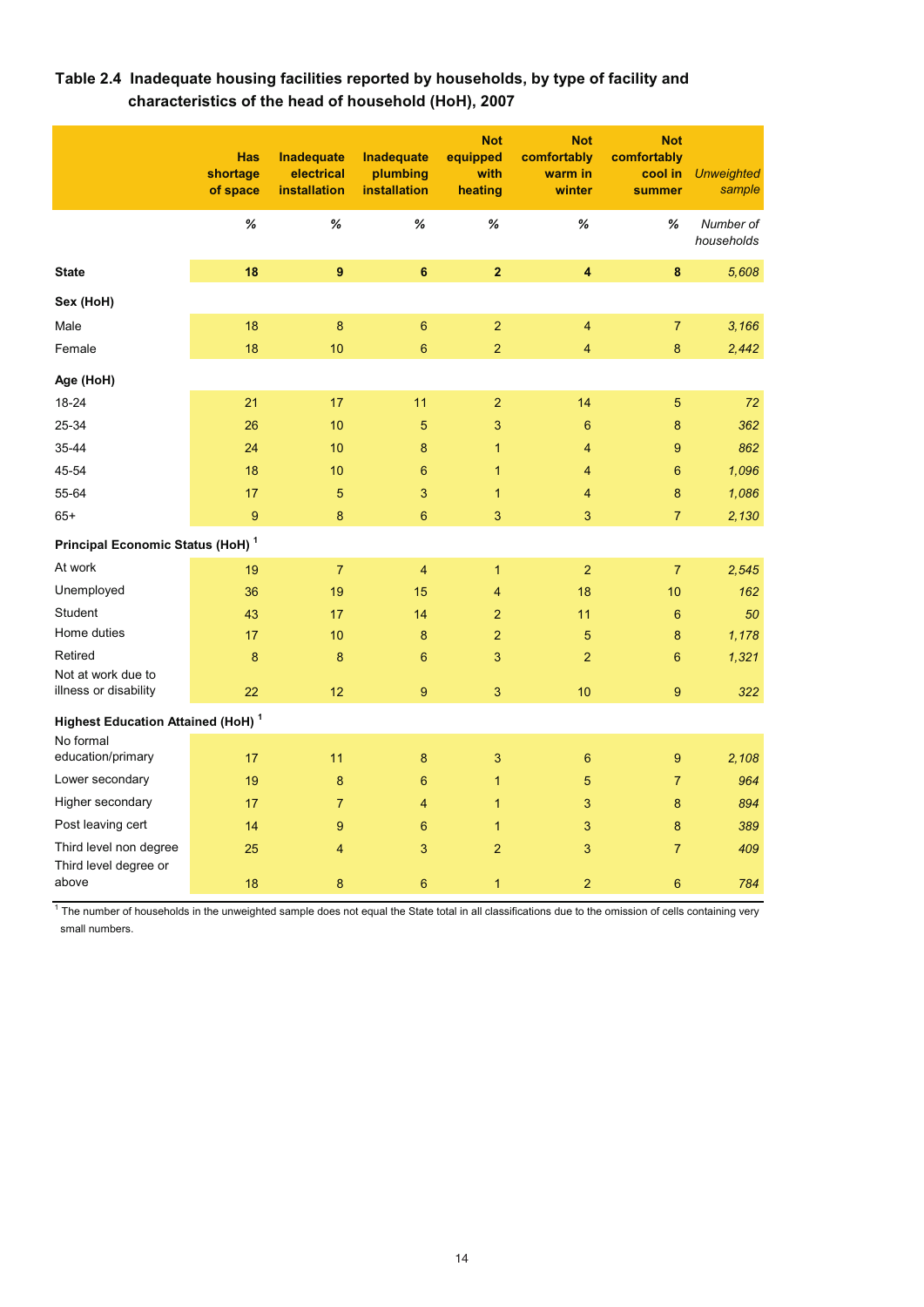# **Section 3**

# **Access to basic services**

Questions were asked in the survey relating to the accessibility of basic public services. These questions were answered by the head of household and the answers were based on the respondent's own opinion about their accessibility. The basic services included were:

- ◆ Grocery services
- ◆ Banking services
- ◆ Postal services
- ◆ Public transport
- ◆ General practitioner (i.e. primary healthcare)
- ◆ Primary and secondary school.

Of these services the question on access to school services was only asked of households where there was at least one person in the household aged under 23 attending either primary or secondary school. This service has been excluded from the following analysis and is dealt with separately at the end of the section.

It can be seen that the majority of households (61%) reported having satisfactory access to all of these basic needs/services, while a further 25% reported that they have difficulty in accessing one or two of these basic services. *See table 3.1.*

| Number of services <sup>1</sup>                            |       |
|------------------------------------------------------------|-------|
|                                                            | %     |
| None                                                       | 61    |
| 1 or 2                                                     | 25    |
| $3+$                                                       | 15    |
|                                                            |       |
| Unweighted sample (number of households)<br>$\overline{a}$ | 5,608 |

# **Table 3.1 Percentage of households reporting difficulty accessing basic services, 2007**

 $<sup>1</sup>$  Compulsory schooling is excluded.</sup>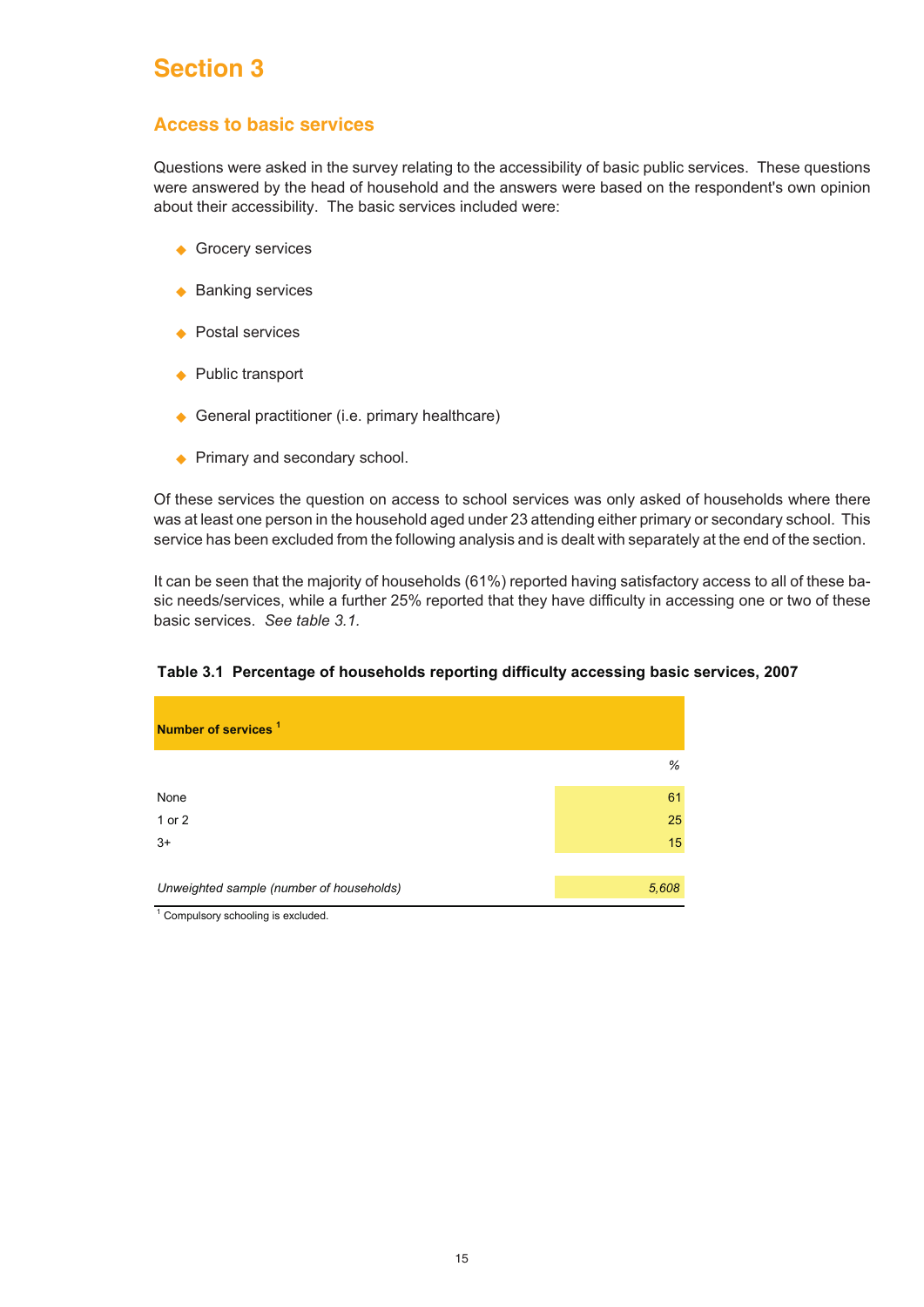#### **Access to basic services by household characteristics**

Difficulty accessing public transport was the most frequently reported difficulty, being reported by more than one quarter (26%) of responding households. This was followed by difficulty accessing banking services (22%) while the least reported service was grocery services with 12% of households stating they had difficulty accessing this service. *See table 3.2 and figure 3a.*



**Figure 3a Difficulty accessing basic services, SILC 2007**

Logistic regression was used to identify which characteristics were independently associated with the likelihood of households reporting difficulties in accessing these services. The results of the regression showed that the following characteristics were associated with difficulty of access:

- ◆ Living in an urban or rural environment
- ◆ Geographical location in the State (NUTS3 region)
- ◆ The number of people at work in the household
- $\blacklozenge$ Household income
- ◆ Dwelling type
- $\blacklozenge$ Education level of head of household
- ◆ Sex of head of household
- ◆ Tenure status of the household.

#### **Access to basic services by geographic location**

The most significant factor in determining access to services was the geographic location of the household. Households living in rural areas were consistently more likely to report difficulty in accessing basic services when compared with those living in urban areas. Accessibility of transport, banking and general practitioners were particularly diverse between urban and rural areas. *See table 3.2 and figure 3b.*

◆ Just over half of all households in rural areas reported difficulty in accessing public transport compared with just 11% of households in urban areas.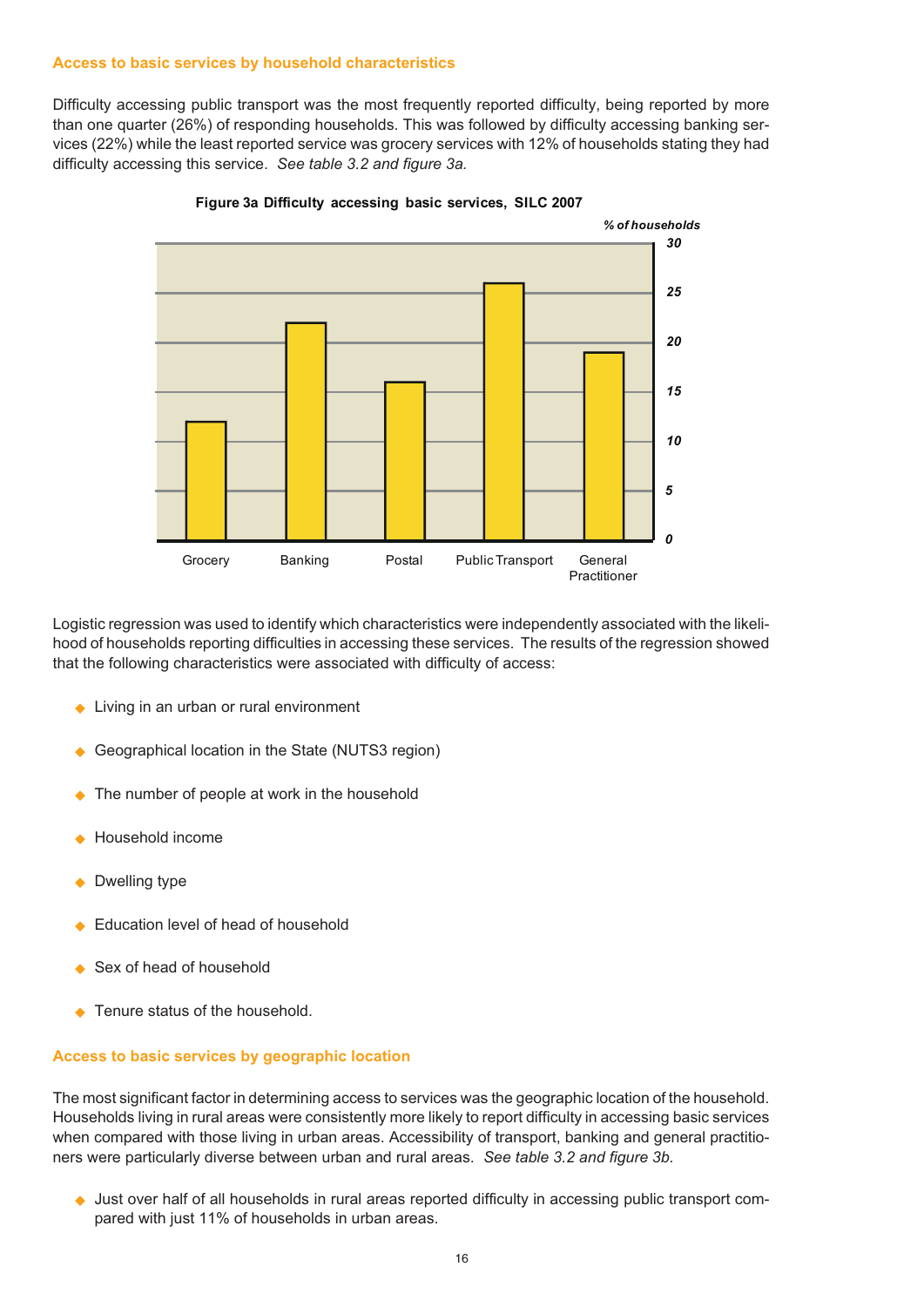◆ A third of rural households expressed difficulty in accessing banking services and general practitioners, compared with 15% and 11% respectively of their urban counterparts.

From a regional point of view, the Dublin region reported much lower rates of difficulty in accessing various basic services than the other regions. In particular, only 6% of households in the Dublin region reporting difficulty of access to public transport compared with 44% of households in the Border region, 39% of households in the Midland and South-East regions, and 34% of households in the West region.



#### **Figure 3b Difficulty accessing basic services by the location of the household, SILC 2007**

# **Access to basic services by other household characteristics**

Examining the number of people at work in the household, the rates of inaccessibility for households where no person was working were consistently higher for all services. *See table 3.2.*

- In the case of banking and public transport one third of households with no-one at work reported access difficulties compared with 14-24% of other households
- $\bullet$  In the case of access to grocery services, postal services or general practitioners between 22% and 28% of households where no person worked reported access difficulties compared to less than 20% of all other households

The proportion of households reporting access difficulties fell as household income rose for each of the basic services.

- Approximately one third of those in the two lowest income quintiles reported difficulties accessing public transport compared with approximately one fifth of households in the higher income quintiles.
- Just under one quarter of households in the lowest income quintile (24%) reported difficulties accessing grocery services compared with just 6% of those in the highest quintile.

# **Accessibility to basic services by poverty indicators and income levels**

Households reporting access difficulties in relation to each service have at risk of poverty and consistent poverty rates greater than other households. *See table 3.3.*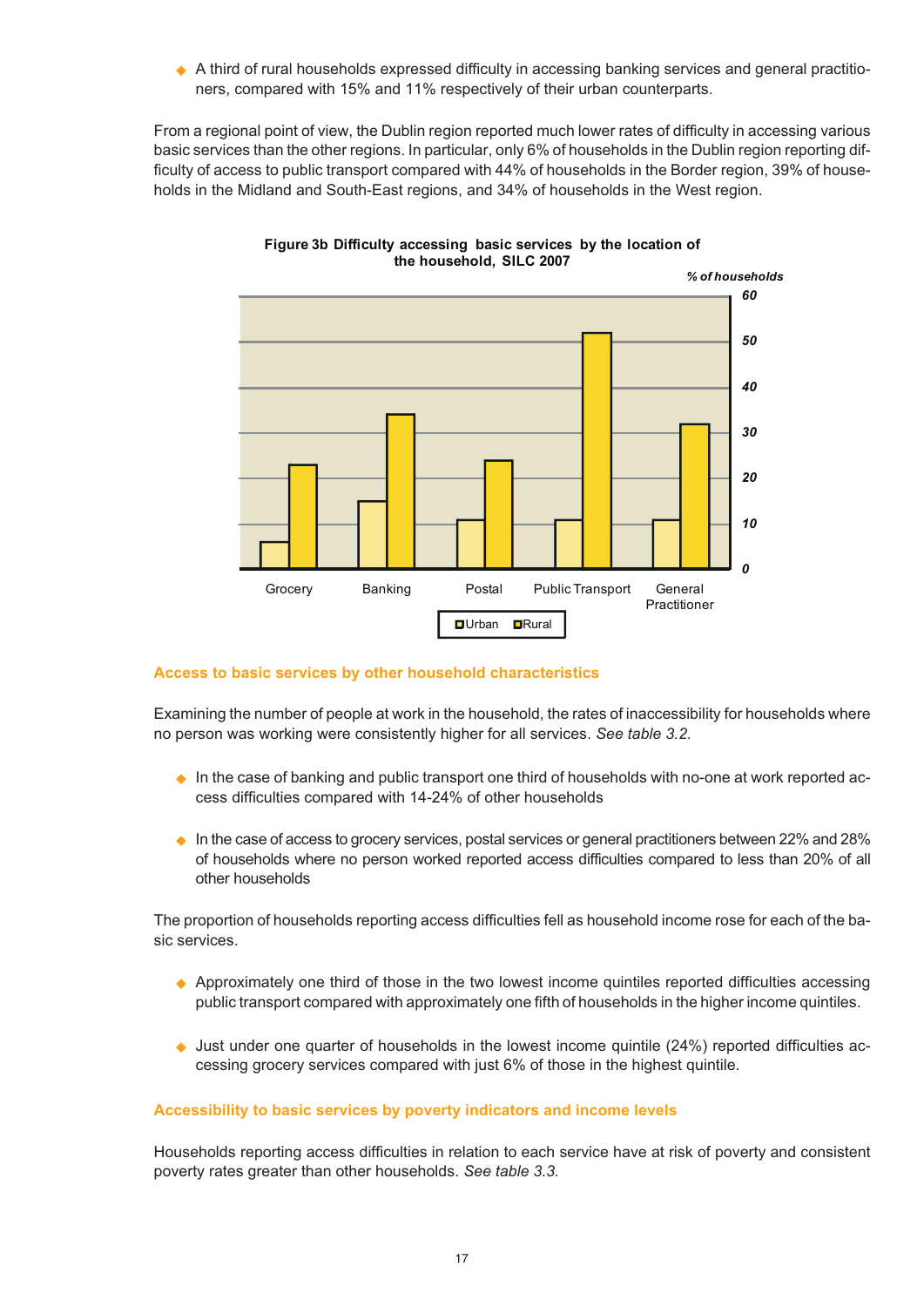This is most evident for households reporting difficulty in accessing grocery services, with an at risk of poverty rate of 26% compared with 17% of other households and a consistent poverty rate of 8% compared with 5% of other households.

A similar trend was evident with gross annual household income. Households reporting difficulty accessing grocery services had an average annual gross income of just under €40,000 compared with nearly €63,000 for those households who reported not having this difficulty. A similar pattern could also be seen for the other four basic services covered. *See table 3.3 and figure 3c.*



**Figure 3c Difficulty accessing basic services by average**

# **Access to basic services by characteristics of head of household**

Households where the head of household was in the '55-64' and '65+' age groups had more difficulty accessing services than households where the head of household was in a younger age group.

- ◆ Over a third of households headed by a person aged 65 and over reported difficulty accessing public transport (35%) and banking services (34%) and 29% had difficulty accessing a general practitioner.
- $\blacklozenge$  By comparison less than 20% of households where the head of household was less than 35 reported difficulty accessing public transport, while 16% or less of households where the head of household was aged less than 55 reported difficulty accessing a general practitioner.

Analysis of households by the highest level of education attained indicated that households where the head of household had 'No formal education' experienced the most difficulty in accessing general practitioners, public transport and banking services. *See table 3.4.*

When the Principal Economic Status of the household reference person is taken into account, households where the head of household was unable to work due to illness or disability reported the highest levels of difficulty in accessing the majority of services.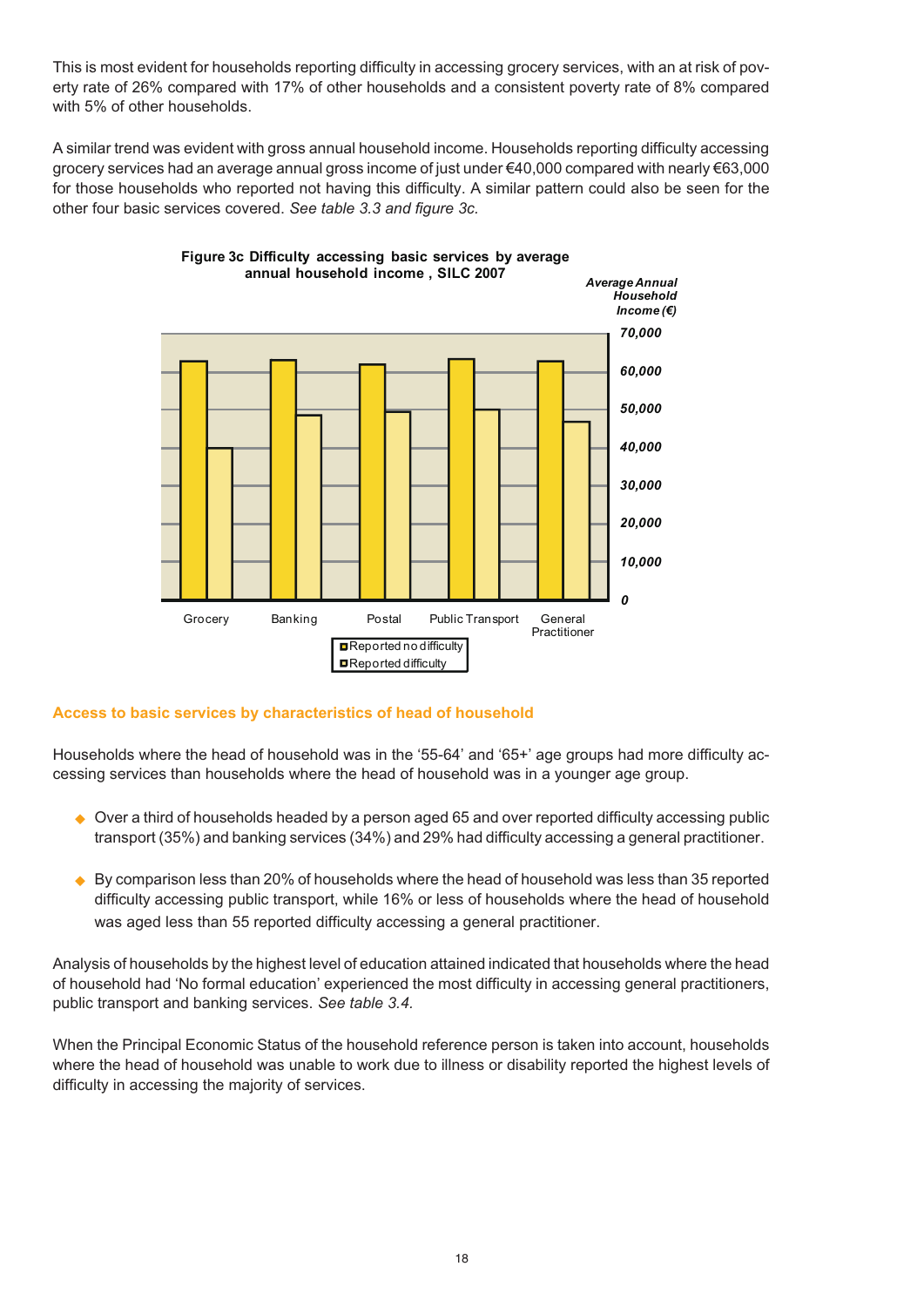#### **Access to school services**

Estimates relating to access to school services are only presented in relation to those households where at least one household member aged under 23 attended primary or secondary education at the time of interview. As a result the number of respondent households was low and only a limited amount of analysis of the results was possible. *See table 3.5.*

Overall 15% of households asked reported having difficulty in accessing schools. A higher proportion of households in rural areas reported this difficulty (21% compared with 11% of households in urban areas).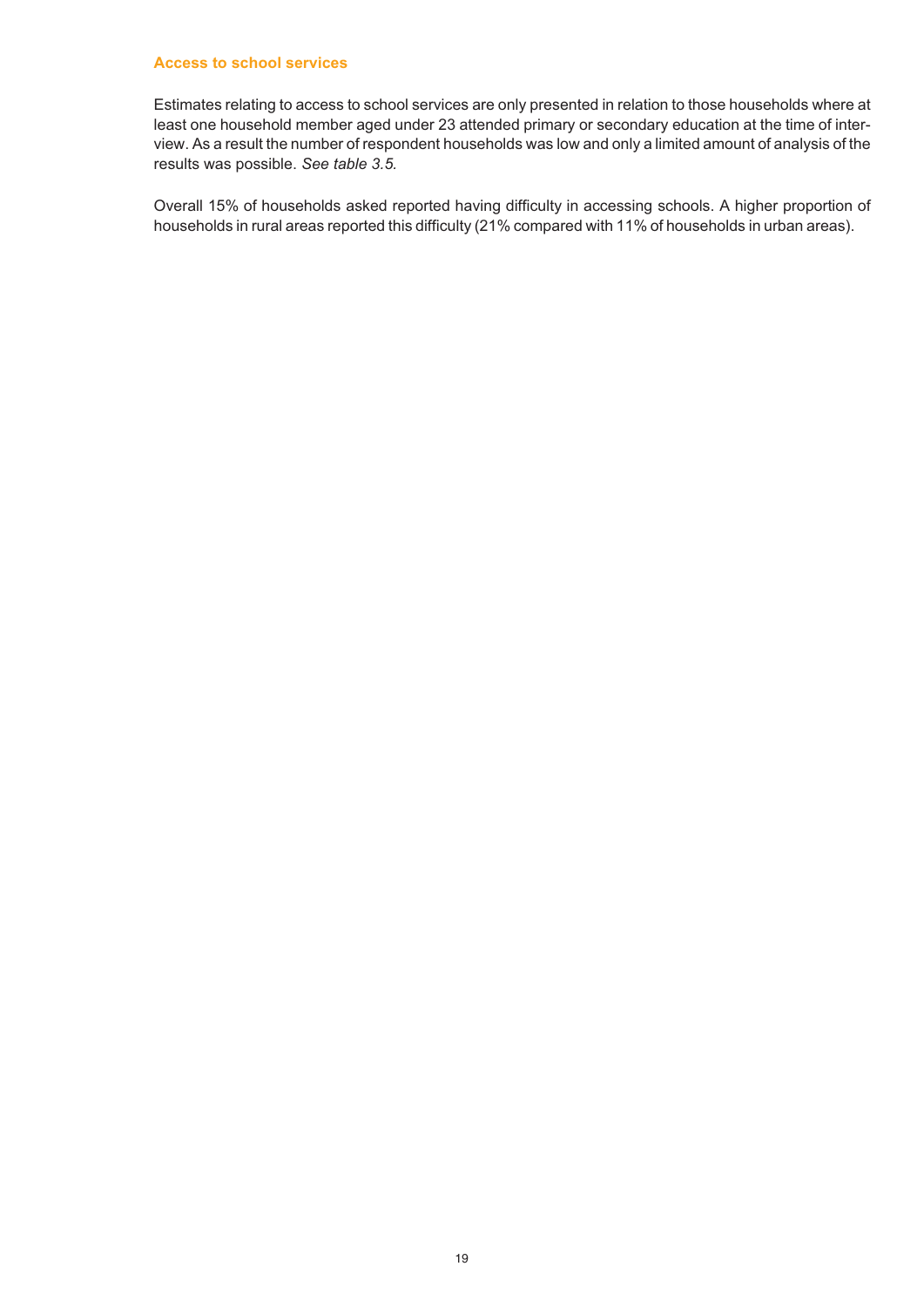# **Table 3.2 Difficulty accessing basic services by type of service and household characteristics, 2007**

|                                         | <b>Grocery</b>  | <b>Banking</b> | <b>Postal</b> | <b>Public</b><br><b>Transport</b> | <b>General</b><br><b>Practitioner</b> | <b>Unweighted</b><br>sample |
|-----------------------------------------|-----------------|----------------|---------------|-----------------------------------|---------------------------------------|-----------------------------|
|                                         | %               | %              | ℅             | %                                 | %                                     | Number<br>of households     |
| <b>State</b>                            | 12              | 22             | 16            | 26                                | 19                                    | 5,608                       |
| <b>Urban/Rural</b>                      |                 |                |               |                                   |                                       |                             |
| Urban                                   | $6\phantom{1}6$ | 15             | 11            | 11                                | 11                                    | 3,427                       |
| Rural                                   | 23              | 34             | 24            | 52                                | 32                                    | 2,181                       |
| Region                                  |                 |                |               |                                   |                                       |                             |
| <b>Border</b>                           | 20              | 30             | 24            | 44                                | 29                                    | 598                         |
| Midland                                 | 20              | 26             | 20            | 39                                | 26                                    | 334                         |
| West                                    | 14              | 21             | 17            | 34                                | 22                                    | 520                         |
| Dublin                                  | 5               | 19             | 12            | 6                                 | 11                                    | 1,409                       |
| Mid-East                                | 14              | 18             | 16            | 28                                | 19                                    | 503                         |
| Mid-West                                | 11              | 18             | 11            | 30                                | 15                                    | 561                         |
| South-East                              | 15              | 25             | 17            | 39                                | 24                                    | 672                         |
| South-West                              | 15              | 24             | 17            | 29                                | 19                                    | 1,011                       |
| Dwelling Type <sup>1</sup>              |                 |                |               |                                   |                                       |                             |
| Detached house                          | 21              | 29             | 23            | 45                                | 28                                    | 2,466                       |
| Semi-detached house                     | $\overline{7}$  | 19             | 12            | 15                                | 13                                    | 1,620                       |
| Terraced house                          | 6               | 16             | 10            | 12                                | 11                                    | 1,317                       |
| Apartment/Flat/Bedsit                   | $\overline{7}$  | 14             | 5             | 8                                 | 9                                     | 184                         |
|                                         |                 |                |               |                                   |                                       |                             |
| <b>Tenure status</b><br>Owned           | 13              | 22             | 16            | 28                                | 19                                    | 4,586                       |
| Rented at market rate                   | 6               | 14             | 11            | 15                                | 14                                    | 344                         |
| Rented below market rate/               |                 |                |               |                                   |                                       |                             |
| local authority/rent free               | 15              | 27             | 17            | 25                                | 22                                    | 678                         |
|                                         |                 |                |               |                                   |                                       |                             |
| <b>Household Composition</b>            |                 |                |               |                                   |                                       |                             |
| 1 adult aged 65+, no children under 18  | 30              | 40             | 33            | 41                                | 33                                    | 1,058                       |
| 1 adult aged <65,no children under 18   | 13              | 20             | 16            | 23                                | 17                                    | 724                         |
| 2 adults, at least 1 aged 65+,          |                 |                |               |                                   |                                       |                             |
| no children under 18                    | 18              | 29             | 22            | 33                                | 25                                    | 901                         |
| 2 adults, both aged <65,                |                 |                |               |                                   |                                       |                             |
| no children under 18                    | 10              | 22             | 14            | 27                                | 19                                    | 720                         |
| 3+ adults, no children under 18         | 9               | 20             | 16            | 20                                | 17                                    | 598                         |
| 1 adult, 1+ children under 18           | $\overline{7}$  | 19             | 9             | 18                                | 14                                    | 252                         |
| 2 adults, 1-3 children under 18         | 9               | 16             | 11            | 27                                | 15                                    | 918                         |
| Other households with children under 18 | $\bf 8$         | 17             | 13            | 21                                | 16                                    | 437                         |
| Number of persons at work               |                 |                |               |                                   |                                       |                             |
| No persons at work                      | 22              | 33             | 25            | 33                                | 28                                    | 2,414                       |
| One person at work                      | 9               | 18             | 13            | 24                                | 16                                    | 1,660                       |
| Two persons at work                     | $\overline{7}$  | 17             | 10            | 24                                | 14                                    | 1,242                       |
| Three or more persons at work           | $\bf 8$         | 14             | 13            | 18                                | 12                                    | 292                         |
| Household weekly income                 |                 |                |               |                                   |                                       |                             |
| Quintile 1 (< $€388$ )                  | 24              | 34             | 25            | 35                                | 29                                    | 1,128                       |
| Quintile 2 $(<6667)$                    | 15              | 25             | 18            | 31                                | 22                                    | 1,123                       |
| Quintile 3 ( < €1,096)                  | 9               | 19             | 12            | 22                                | 16                                    | 1,118                       |
| Quintile 4 (< €1,738)                   | 8               | 18             | 12            | 22                                | 14                                    | 1,123                       |
| Quintile 5 (> €1,738)                   | 6               | 16             | 12            | 20                                | 13                                    | 1,115                       |

<sup>1</sup> The number of households in the unweighted sample does not equal the State total in all classifications due to the omission of cells containing very small numbers.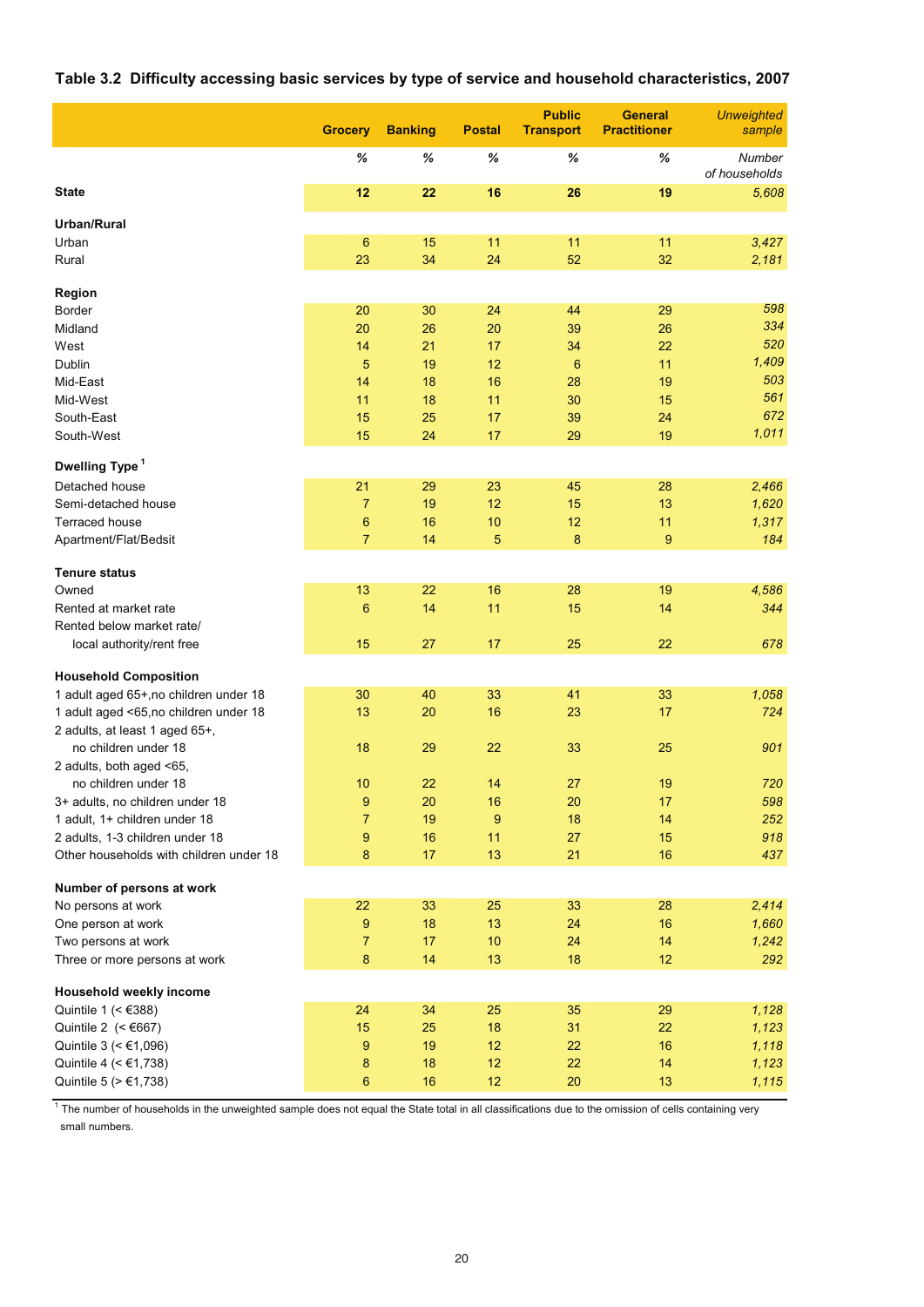#### **Table 3.3 Poverty rates and average annual income for households by whether the household reported difficulty accessing basic services or not, 2007**

| <b>Accessibility of services</b> | <b>Household at risk of</b><br>poverty rate | <b>Household</b><br>consistent poverty<br>rate | <b>Average annual</b><br>household gross<br>income |
|----------------------------------|---------------------------------------------|------------------------------------------------|----------------------------------------------------|
|                                  | % of households                             | % of households                                | €                                                  |
| <b>State</b>                     | 18                                          | $\sqrt{5}$                                     | 59,820                                             |
| Grocery - difficult              | 26                                          | 8                                              | 39,783                                             |
| Grocery - easy                   | 17                                          | 5                                              | 62,682                                             |
| Banking - difficult              | 23                                          | 8                                              | 48,573                                             |
| Banking - easy                   | 16                                          | $\overline{4}$                                 | 63,004                                             |
| Postal - difficult               | 22                                          | $\overline{7}$                                 | 49,487                                             |
| Postal - easy                    | 17                                          | $\overline{4}$                                 | 61,765                                             |
| Transport - difficult            | 21                                          | 6                                              | 49,927                                             |
| Transport - easy                 | 17                                          | 5                                              | 63,341                                             |
| General practitioner - difficult | 24                                          | 8                                              | 46,876                                             |
| General practitioner - easy      | 16                                          | $\overline{4}$                                 | 62,823                                             |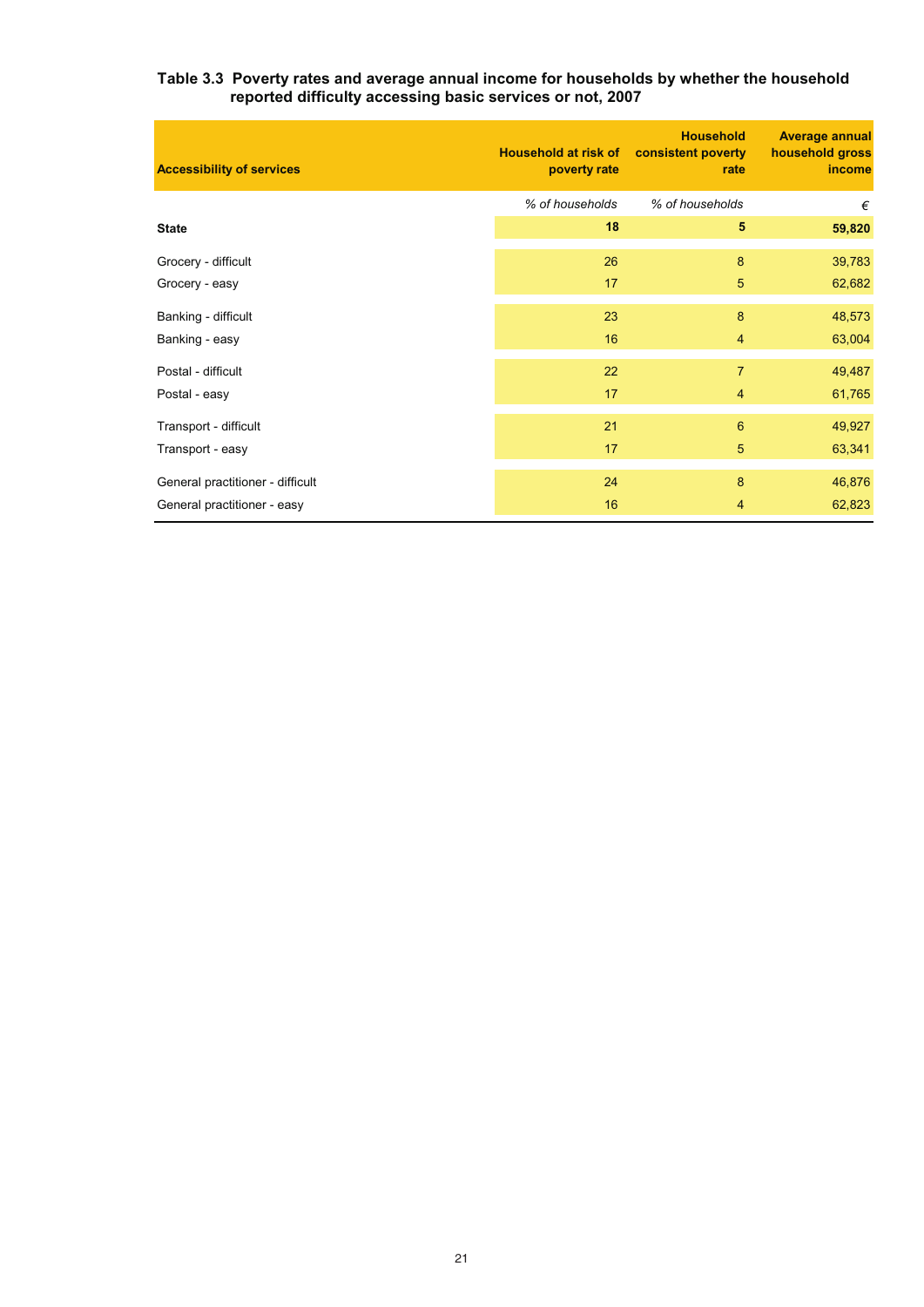# **Table 3.4 Difficulty accessing basic services by type of service and characteristics of the head of household, 2007**

|                                                      | <b>Grocery</b>            | <b>Banking</b> | <b>Postal</b>  | <b>Public</b><br><b>Transport</b> | <b>General</b><br><b>Practitioner</b> | <b>Unweighted</b><br>sample |
|------------------------------------------------------|---------------------------|----------------|----------------|-----------------------------------|---------------------------------------|-----------------------------|
|                                                      | %                         | $\%$           | %              | %                                 | $\%$                                  | Number                      |
|                                                      |                           |                |                |                                   |                                       | of households               |
| <b>State</b>                                         | 12                        | 22             | 16             | 26                                | 19                                    | 5,608                       |
| Sex (HoH)                                            |                           |                |                |                                   |                                       |                             |
| Male                                                 | 12                        | 22             | 16             | 27                                | 18                                    | 3,166                       |
| Female                                               | 13                        | 23             | 16             | 25                                | 20                                    | 2,442                       |
| Age (HoH)                                            |                           |                |                |                                   |                                       |                             |
| 18-24                                                | $\boldsymbol{9}$          | 22             | 11             | 12                                | 16                                    | 72                          |
| 25-34                                                | $\overline{5}$            | 14             | $\overline{9}$ | 17                                | 13                                    | 362                         |
| 35-44                                                | 8                         | 19             | 10             | 25                                | 14                                    | 862                         |
| 45-54                                                | 9                         | 17             | 13             | 22                                | 15                                    | 1,096                       |
| 55-64                                                | 13                        | 23             | 17             | 30                                | 20                                    | 1,086                       |
| $65+$                                                | 23                        | 34             | 26             | 35                                | 29                                    | 2,130                       |
| Principal Economic Status (HoH) <sup>1</sup>         |                           |                |                |                                   |                                       |                             |
| At work                                              | $\bf8$                    | 16             | 11             | 23                                | 14                                    | 2,545                       |
| Unemployed                                           | 11                        | 19             | 19             | 20                                | 18                                    | 162                         |
| Student                                              | $\ensuremath{\mathsf{3}}$ | 19             | 9              | $6\phantom{1}6$                   | 17                                    | 50                          |
| Home duties                                          | 20                        | 31             | 21             | 32                                | 27                                    | 1,178                       |
| Retired                                              | 19                        | 31             | 24             | 33                                | 26                                    | 1,321                       |
| Not at work due to illness or disability             | 25                        | 36             | 26             | 33                                | 26                                    | 322                         |
| <b>Highest Education Attained (HoH)</b> <sup>1</sup> |                           |                |                |                                   |                                       |                             |
| No formal education/primary                          | 21                        | 32             | 24             | 36                                | 27                                    | 2,108                       |
| Lower secondary                                      | 12                        | 20             | 13             | 25                                | 16                                    | 964                         |
| Higher secondary                                     | 6                         | 16             | 11             | 20                                | 14                                    | 894                         |
| Post leaving cert                                    | 9                         | 18             | 12             | 24                                | 15                                    | 389                         |
| Third level non degree                               | $\bf8$                    | 16             | 14             | 26                                | 16                                    | 409                         |
| Third level degree or above                          | 8                         | 18             | 13             | 19                                | 15                                    | 784                         |

 $1$  The number of households in the unweighted sample does not equal the State total in all classifications due to the omission of cells containing very small numbers.

# **Table 3.5 Percentage of households reporting difficulty accessing compulsory education by whether the household was in an urban or rural location, 2007**

|              | <b>School</b> | Unweighted<br>sample    |
|--------------|---------------|-------------------------|
|              | %             | Number<br>of households |
| <b>State</b> | 15            | 385                     |
| Urban/Rural  |               |                         |
| Urban        | 11            | 248                     |
| Rural        | 21            | 137                     |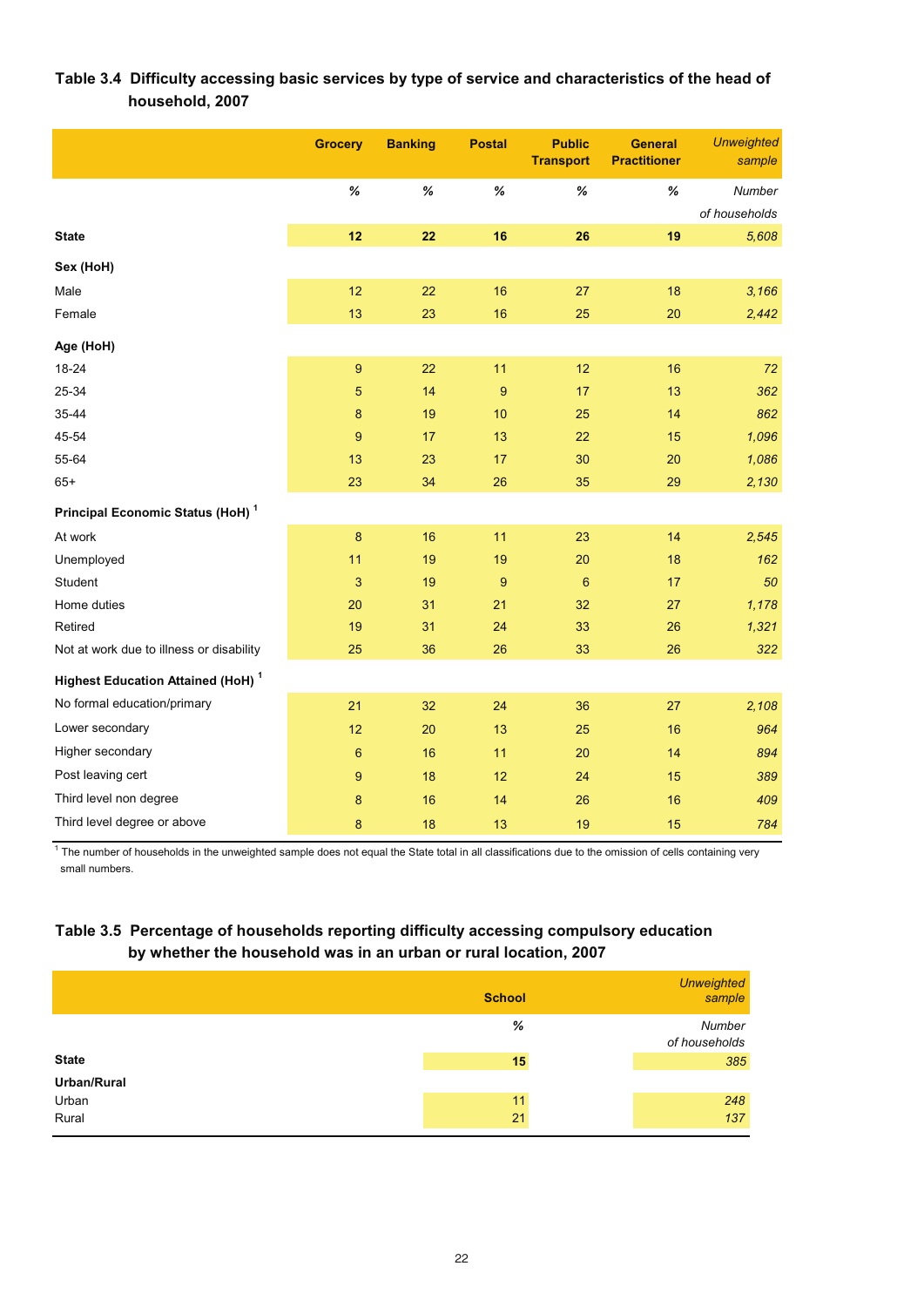# Background Notes

- **Reference period** The questions relating to housing were asked as part of the 2007 Survey on Income and Living Conditions (SILC). Respondent households were asked questions about their housing facilities, overall satisfaction with their dwelling and accessibility of various services.
- **Purpose of survey** The primary focus of the SILC survey is to collect information on the income and living conditions of different types of households. It also includes modules on social topics of interest, such as housing.
	- **Questionnaire** The housing module questions were asked of all head of household persons who participated in the SILC survey. The results in this release are based on that housing questionnaire, a copy of which is available in appendix 2 and is also available on the CSO website www.cso.ie.
- **Statistical significance** All estimates based on sample surveys are subject to error, some of which is measurable. Where an estimate is statistically significantly different from another estimate it means that we can be 95% confident that differences between those two estimates are not due to sampling error. Unless otherwise stated, changes and differences mentioned in the text have been found to be statistically significant at the 95% confidence level.

**Household at risk of poverty rate** Households who are considered at risk of poverty have a household income below a given percentage (usually 60%) of the national median income. The rate is calculated by ranking households by income from smallest to largest and the median or middle value is extracted. A household with an income of less than 60% of the median is considered at risk of poverty at a 60% level.

- **Household consistent poverty rate** The consistent poverty measure looks at housholds who are defined as being at risk of poverty and assesses the extent to which this group may be excluded and marginalised from participating in activities which are considered the norm for other people in society. The identification of the marginalised or deprived is currently achieved on the basis of a set of eleven basic deprivation indicators:
	- 1 Two pairs of strong shoes
	- 2 A warm waterproof overcoat
	- 3 Buy new not second-hand clothes<br>4 Eat a meal with meat, chicken, fis
	- 4 Eat a meal with meat, chicken, fish (or vegetarian equivalent) every second day<br>5 Have a roast ioint or its equivalent once a week
	- 5 Have a roast joint or its equivalent once a week<br>6 Had to go without heating during the last year the
	- 6 Had to go without heating during the last year through lack of money<br>7 Keep the home adequately warm
	- Keep the home adequately warm
	- 8 Buy presents for family or friends at least once a year
	- 9 Replace any worn out furniture
	- 10 Have family or friends for a drink or meal once a month
	- 11 Have a morning, afternoon or evening out in the last fortnight for entertainment.

A houshold is defined as being in 'consistent poverty' if they are:

- Identified as being at risk of poverty and
- are deprived of two or more of the eleven basic deprivation items listed above (Note that it is enforced deprivation that is relevant in this context. For example, a household may not have a roast once a week. The household is classified as deprived of this basic indicator only if the reason they didn't have it was because they could not afford it).

#### **Gross household income** Income details are collected at both a household and individual level in SILC. In analysis, each individual's income is summed up to household level and in turn added to household level income components to calculate *gross household income*. The components of gross household income are:

#### **Direct income**

- Employee income: Gross employee cash or near cash income Gross non-cash employee income
- Employer's social insurance contributions (not included in EU definition)
- Gross cash benefits or losses from self-employment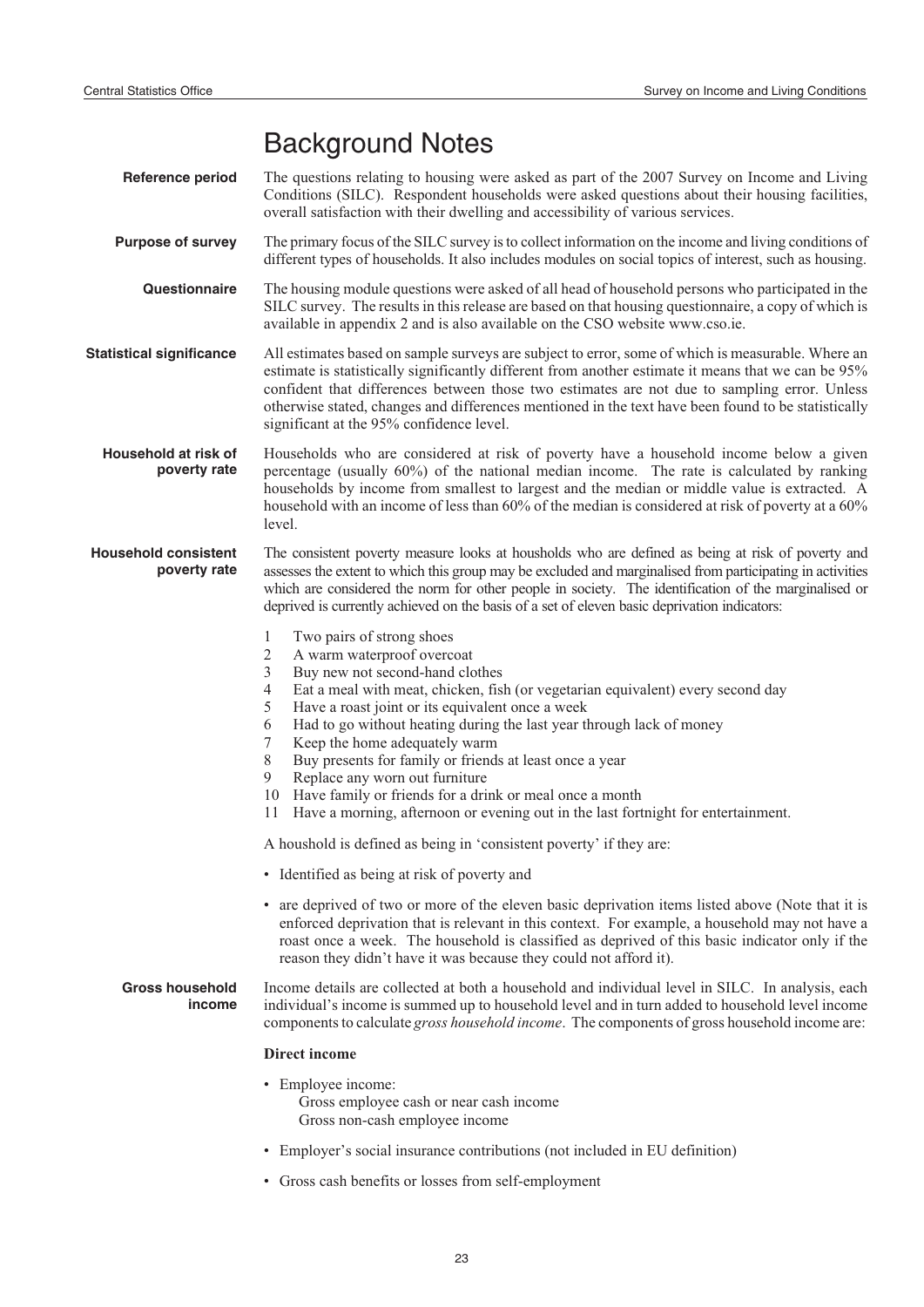|                                               | • Other direct income:<br>Value of goods produced for own consumption (not included in EU definition)<br>Pension from individual private plans (not included in EU definition)<br>Income from rental of property or land<br>Regular inter-household cash transfers received<br>Interests, dividends, profit from capital investments in unincorporated business<br>Income received by people aged under 16. |
|-----------------------------------------------|-------------------------------------------------------------------------------------------------------------------------------------------------------------------------------------------------------------------------------------------------------------------------------------------------------------------------------------------------------------------------------------------------------------|
|                                               | <b>Social transfers:</b>                                                                                                                                                                                                                                                                                                                                                                                    |
|                                               | • Unemployment benefits                                                                                                                                                                                                                                                                                                                                                                                     |
|                                               | • Old-age benefits (note that this includes all occupational pensions and other such social welfare<br>payments to those aged 65 and over)                                                                                                                                                                                                                                                                  |
|                                               | • Family/children related allowances                                                                                                                                                                                                                                                                                                                                                                        |
|                                               | • Housing allowances                                                                                                                                                                                                                                                                                                                                                                                        |
|                                               | • Other social transfers<br>Survivors' benefits<br>Sickness benefits<br>Disability benefits<br>Education-related allowances<br>Social exclusion not elsewhere classified.                                                                                                                                                                                                                                   |
| <b>Head of household</b>                      | The head of household is the person in the household considered responsible for the<br>accommodation. If two people are considered responsible, the elder of the two is defined as the<br>household reference person.                                                                                                                                                                                       |
| <b>Highest level of</b><br>education attained | This classification is derived from a single question and refers to educational standards that have<br>been attained and can be compared in some measurable way.                                                                                                                                                                                                                                            |
| <b>Household</b><br>composition               | For the purposes of deriving household composition, a child was defined as any member of the<br>household aged 17 or under. Households were analysed as a whole, regardless of the number of<br>family units within the household. The categories of household composition are:                                                                                                                             |
|                                               | • 1 adult aged 65+, no children under 18                                                                                                                                                                                                                                                                                                                                                                    |
|                                               | • 1 adult aged $\leq 65$ , no children under 18                                                                                                                                                                                                                                                                                                                                                             |
|                                               | • 2 adults at least 1 aged 65+, no children under 18                                                                                                                                                                                                                                                                                                                                                        |
|                                               | • 2 adults, both aged <65, no children under 18                                                                                                                                                                                                                                                                                                                                                             |
|                                               | • 3 or more adults, no children aged under 18                                                                                                                                                                                                                                                                                                                                                               |
|                                               | • 1 adult, with children                                                                                                                                                                                                                                                                                                                                                                                    |
|                                               | • 2 adults with 1-3 children                                                                                                                                                                                                                                                                                                                                                                                |
|                                               | • Other households with children.                                                                                                                                                                                                                                                                                                                                                                           |
| <b>Tenure status</b>                          | Tenure status refers to the nature of the accommodation in which the household resides. Responses<br>are classified into two categories:                                                                                                                                                                                                                                                                    |
|                                               | • Owner-occupied                                                                                                                                                                                                                                                                                                                                                                                            |
|                                               | • Rented at the market rate                                                                                                                                                                                                                                                                                                                                                                                 |
|                                               | • Rented at below the market rate or rent free.                                                                                                                                                                                                                                                                                                                                                             |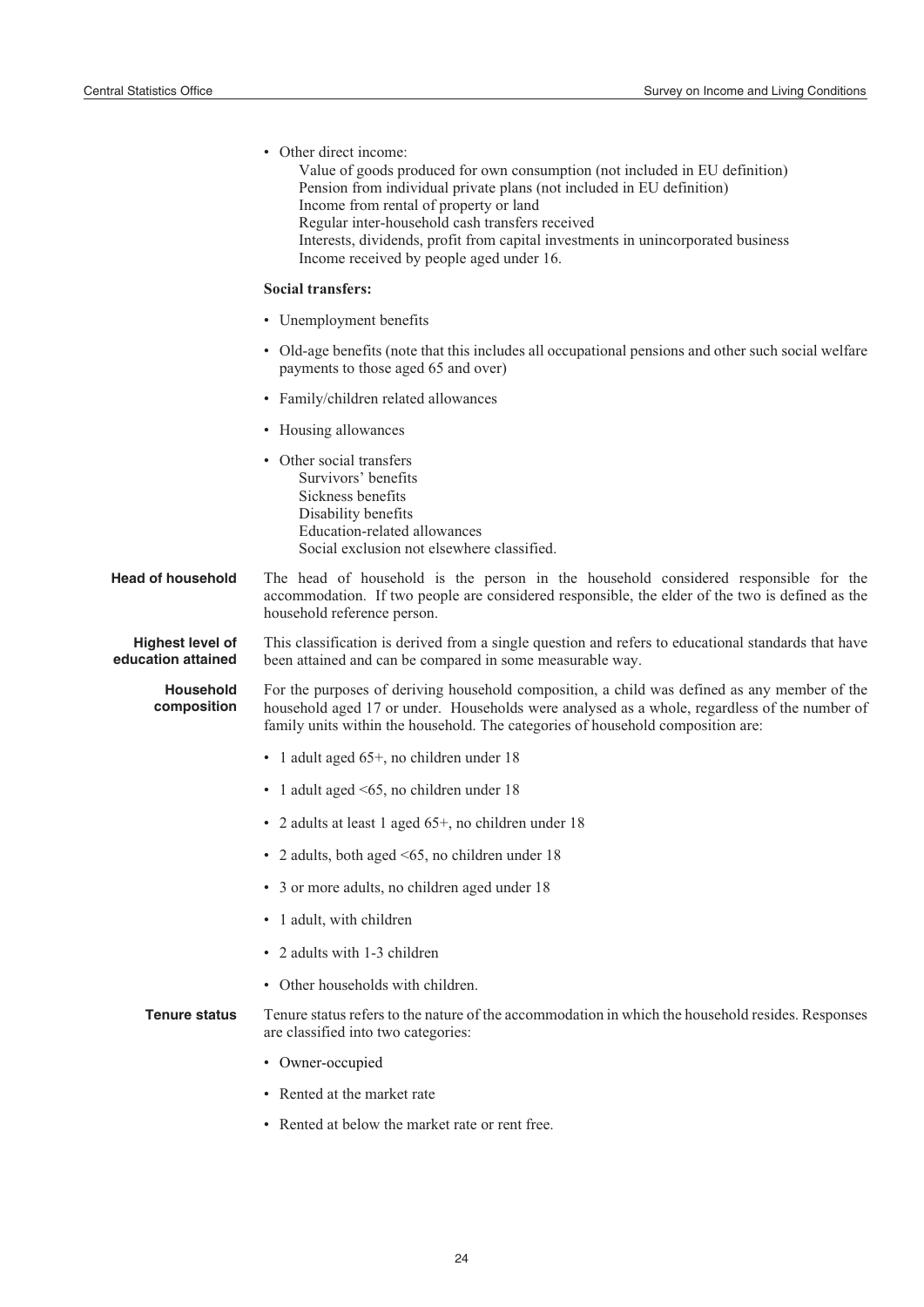**Principal economic status classification** The PES of the head of household is based on a single question in which the head of household is asked what is their usual situation with regard to employment and their responses are categorised as follows:

- At work
- Unemployed
- Student
- Engaged on home duties
- Retired
- Not at work due to illness or disability.

**Urban/rural location** The country is divided up into 8 strata based on population density. These areas are further classified into urban and rural areas as follows:

#### **Urban**

- Cities
- Suburbs of cities
- Mixed urban/rural areas bordering on the suburbs of cities
- Towns and their environs with populations of 5,000 or over (large urban)
- Mixed urban/rural areas bordering on the environs of larger towns
- Towns and their environs with a population of 1,000 to 5,000 (other urban)

#### **Rural**

- Mixed urban/rural areas
- Rural areas.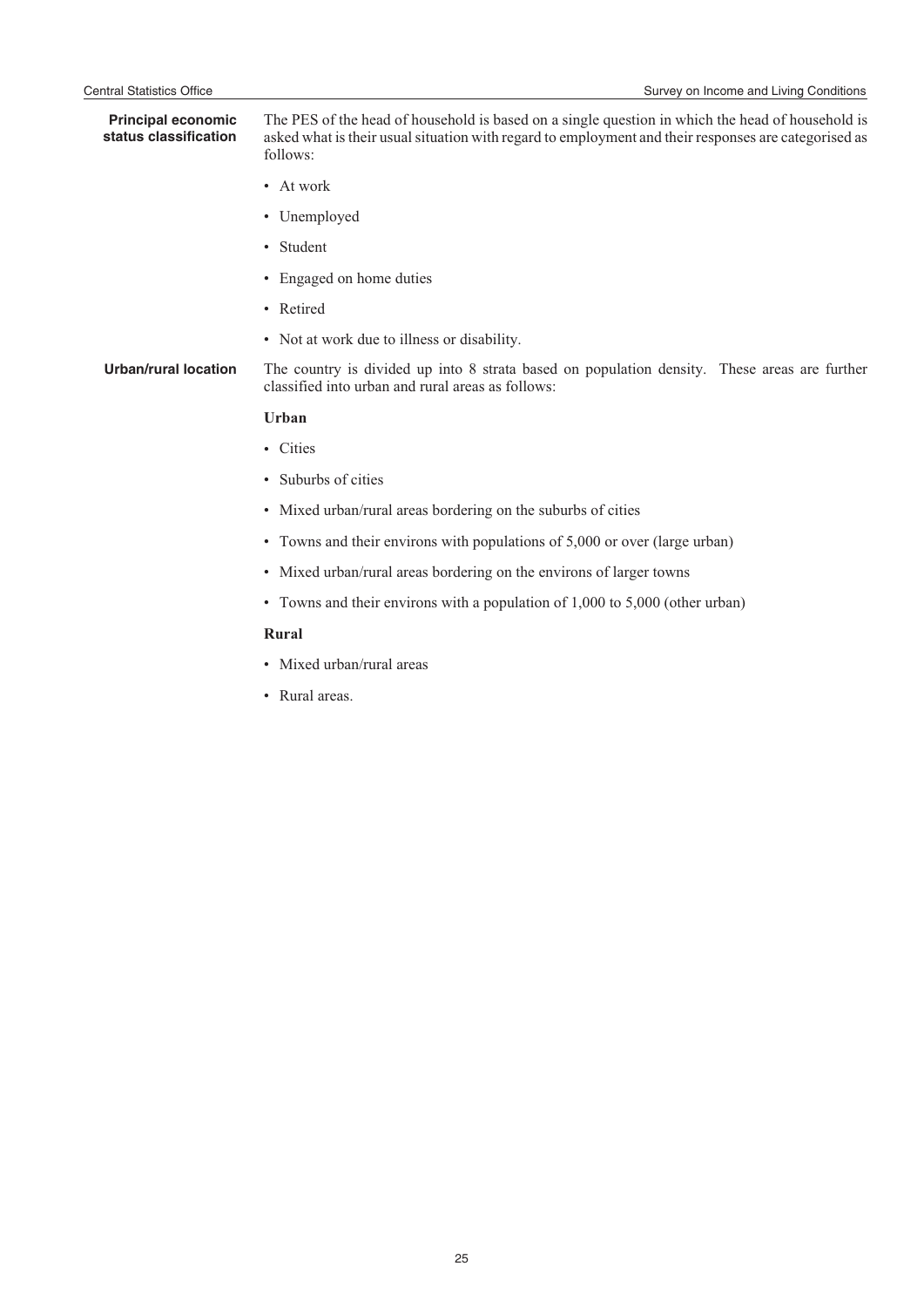$\bar{z}$ 

# **NUTS2 and NUTS3 regions**

The regional classifications in this release are based on the NUTS (Nomenclature of Territorial Units) classification used by Eurostat. The NUTS3 regions correspond to the eight Regional Authorities established under the Local Government Act, 1991 (Regional Authorities) (Establishment) Order, 1993, which came into operation on 1 January 1994. The NUTS2 regions, which were proposed by Government and agreed by European Commission in 1999, are groupings of the NUTS3 regions. The composition of the regions is set out below.

| <b>Border, Midlands and Western</b><br><b>NUTS2 Region</b> |                                                  | <b>Southern and Eastern</b><br><b>NUTS2 Region</b> |                                                                                               |  |
|------------------------------------------------------------|--------------------------------------------------|----------------------------------------------------|-----------------------------------------------------------------------------------------------|--|
| <b>Border</b>                                              | Cavan<br>Donegal<br>Leitrim<br>Louth<br>Monaghan | <b>Dublin</b>                                      | Dublin City<br>Dun Laoghaire-Rathdown<br>Fingal<br>South Dublin                               |  |
|                                                            | Sligo                                            | <b>Mid-East</b>                                    | Kildare<br>Meath                                                                              |  |
| <b>Midland</b>                                             | Laoighis<br>Longford                             |                                                    | Wicklow                                                                                       |  |
|                                                            | Offaly<br>Westmeath                              | Mid-West                                           | Clare<br>Limerick City<br>Limerick County                                                     |  |
| West                                                       | Galway City<br>Galway County                     |                                                    | North Tipperary                                                                               |  |
|                                                            | Mayo<br>Roscommon                                | South-East                                         | Carlow<br>Kilkenny<br>South Tipperary<br>Waterford City<br><b>Waterford County</b><br>Wexford |  |
|                                                            |                                                  | <b>South-West</b>                                  | Cork City<br>Cork County<br>Kerry                                                             |  |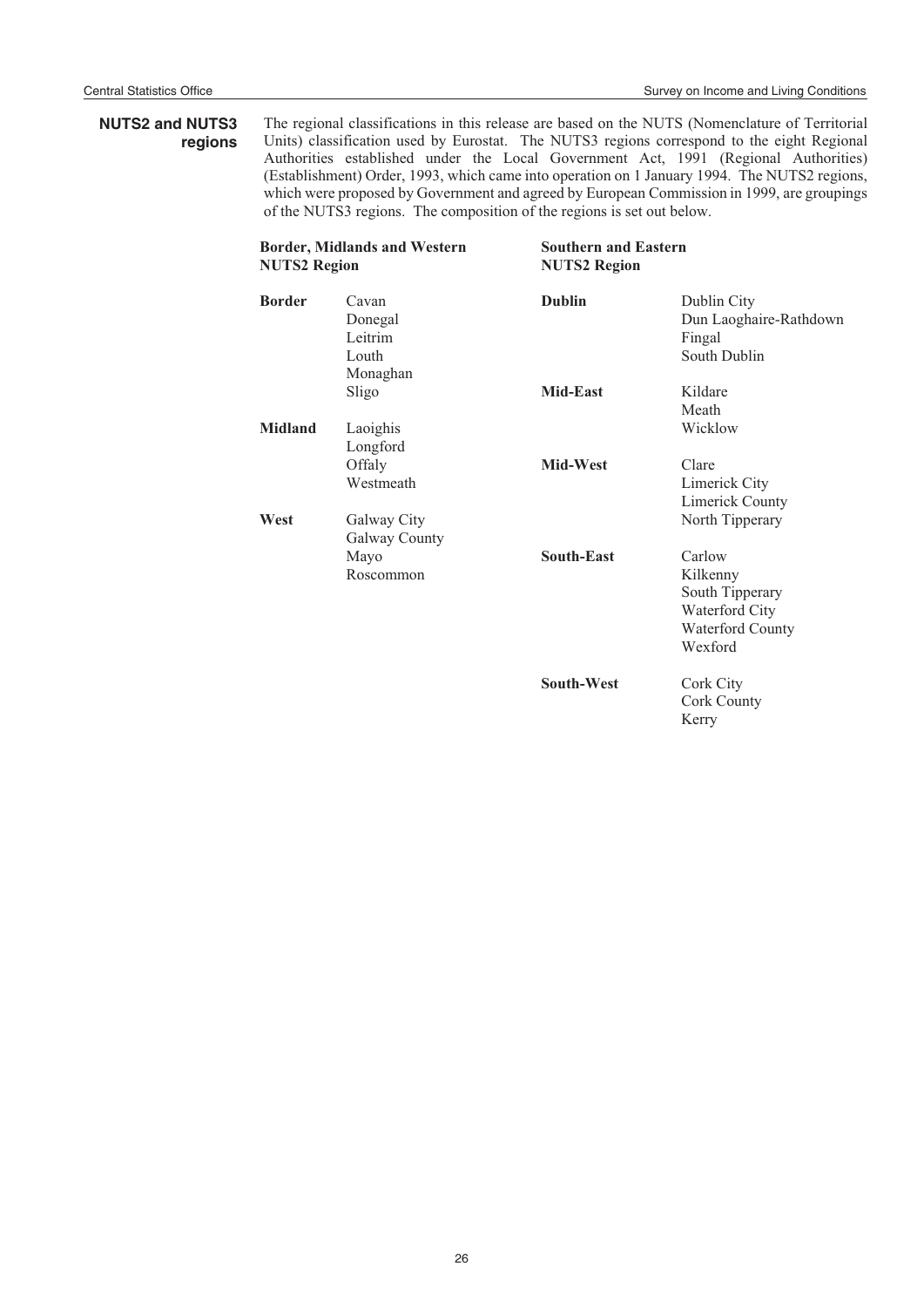**SILC Modules** Since 2005, special focus has been put on a different topic relating to poverty and/or social exclusion within SILC each year. The first such module was on the intergenerational transmission of poverty. Irish results from this analysis were published in August 2007 and were based on 2005 data. The module on community involvement was published in July 2009 and was based on 2006 data.

Future modules are as follows:

| Year | <b>Module</b>                                                          |
|------|------------------------------------------------------------------------|
| 2008 | Over-indebtedness and financial exclusion                              |
| 2009 | Deprivation                                                            |
| 2010 | Intra-household sharing of resources                                   |
| 2011 | The intergenerational transmission of poverty (repeat of 2005 module). |

The following information on SILC statistics is available on the CSO website www.cso.ie.:

- a full set of time series tables
- additional data in relation to SILC modules
- methodology details and questionnaires.

Special analyses can also be requested by emailing Labour@cso.ie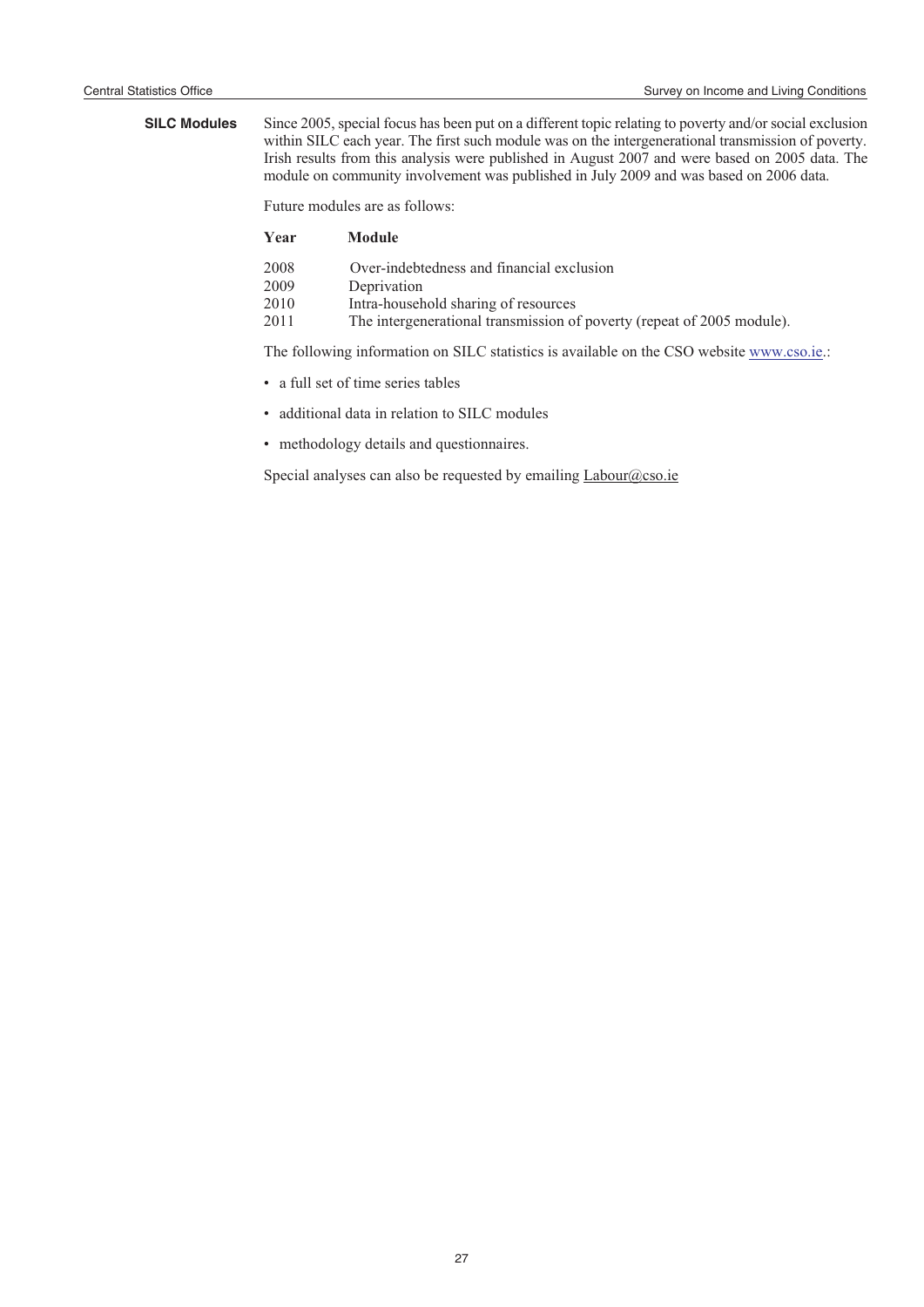# **Appendix 2**

# **SILC Module on Housing 2007**

#### **Q1. Is there a shortage of space in your dwelling?**

- 1. Yes
- 2. No

**Q2. Are the electrical installations (e.g. wiring, sockets) in your dwelling adequate (i.e. sufficient to satisfy the general requirement of the household)?** 

- 1. Yes
- 2. No
- 3. No electricity

**Q3. Are the plumbing installations (e.g. pipes, taps, drainage) in your dwelling adequate (i.e. sufficient to satisfy the general requirements of the household)?** 

- 1. Yes
- 2. No

#### **Q4. Is your dwelling heated by?**

- 1. Central Heating
- 2. Other fixed heating (e.g. Stoves, fireplace)
- 3. Portable heating (e.g. Superser heaters or similar)

**Q5. Does the household keep the home adequately warm? (If no is it because the household can not afford to or is there another reason)** 

- 1. Yes
- 2. No because cannot afford
- 3. No other reason

#### **Q6. Is your home comfortably cool during the summer?**

- 1. Yes
- 2. No

#### **Q7. Which of the following best describes your level of satisfaction with your dwelling?**

- 1. Very dissatisfied
- 2. Somewhat dissatisfied
- 3. Satisfied
- 4. Very satisfied